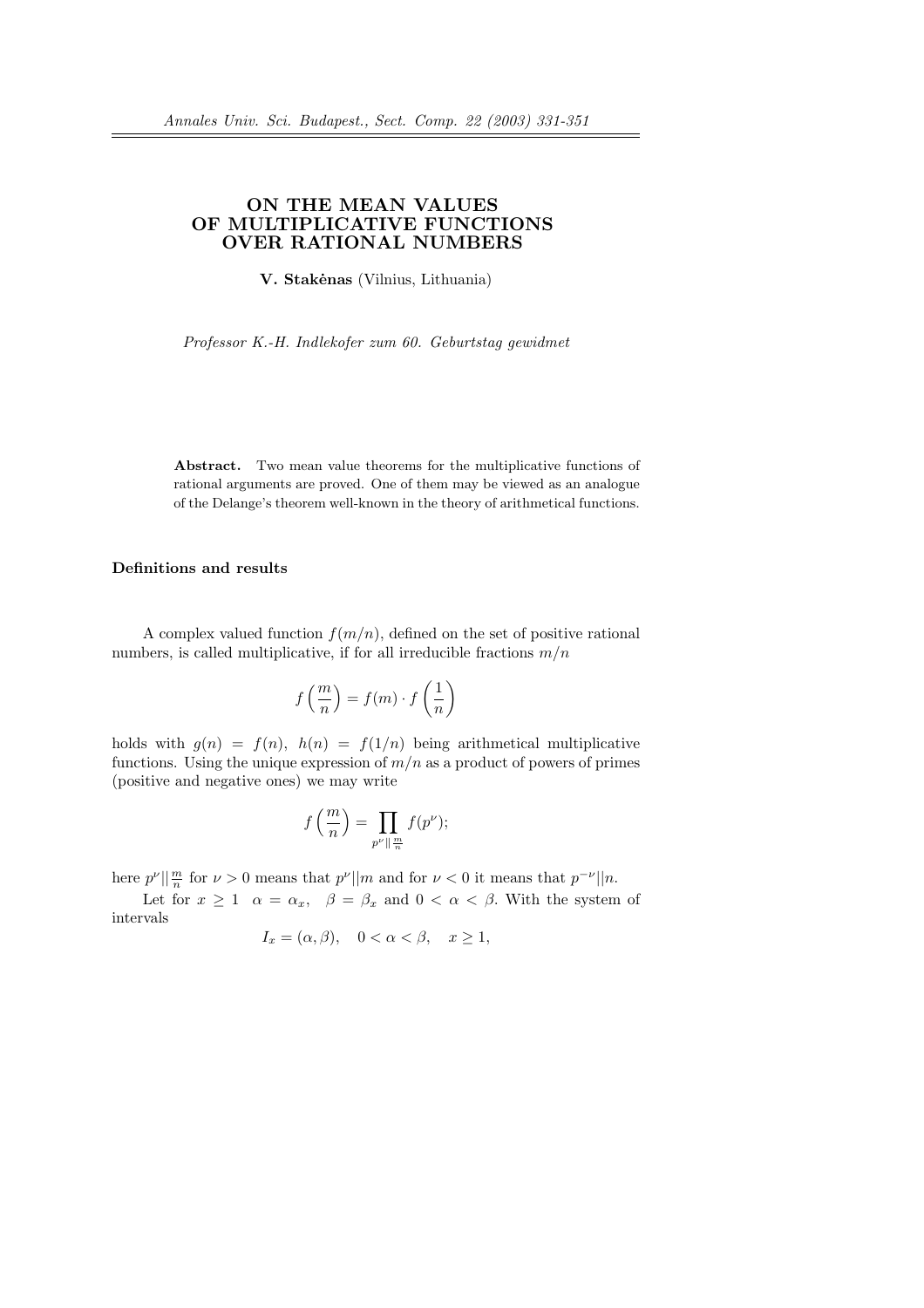we define the following subsets of rational numbers

$$
\mathcal{F}_x = \left\{ \frac{m}{n} \in I_x : n \le x \right\};
$$

here and in the following all fractions are supposed to be irreducible.

We are interested in the asymptotical behavior of the sums

$$
S(f,x) = \sum_{\frac{m}{n} \in \mathcal{F}_x} f\left(\frac{m}{n}\right),\,
$$

where  $f$  is a multiplicative function.

This problem was considered in particular cases in the papers [4], [7]. It is our aim to prove in this work the following analogue of the Delange's mean value theorem for the multiplicative functions defined for rational numbers.

**Theorem 1.** Let with some  $\xi \in (0,1)$  and  $\zeta > 0$  for intervals  $I_x = (\alpha, \beta)$ the following condition

(1) 
$$
\max\{x^{-\xi}, \alpha/x\} \ll \beta - \alpha \ll x^{\zeta} \quad (0 < \alpha < \beta)
$$

be satisfied. If for a complex valued multiplicative function  $f(m/n), |f(m/n)| \leq$  $\leq 1$ , the series

$$
(2) \qquad \qquad \sum_{p} \frac{2 - \text{Re}f(p) - \text{Re}f(p^{-1})}{p}
$$

converges, then

(3) 
$$
\frac{1}{\#\mathcal{F}_x}S(f,x) = \Pi_1(x) \cdot \Pi_2(x) \cdot \Pi_3(x) + o(1) \quad (x \to \infty)
$$

holds with  $\Pi_i(x)$  defined as follows

$$
\Pi_1(x) = \prod_{p \le x_*} \left(1 - \frac{2}{p+1}\right) \sum_{|\nu| \ge 0} \frac{f(p^{\nu})}{p^{|\nu|}}, \quad x_* = \min\{(\beta - \alpha)x, x\},
$$
  

$$
\Pi_2(x) = \prod_{x_* < p \le x} \left(1 - \frac{1}{p}\right) \left(1 + \frac{f(p^{-1})}{p}\right),
$$
  

$$
\Pi_3(x) = \prod_{x_* < p, p \in P_*} \left(1 - \frac{1}{p}\right) \left(1 + \frac{f(p)}{p}\right),
$$

where  $P_* = \{p : \text{there exists } m/n \in \mathcal{F}_x, p||m\}.$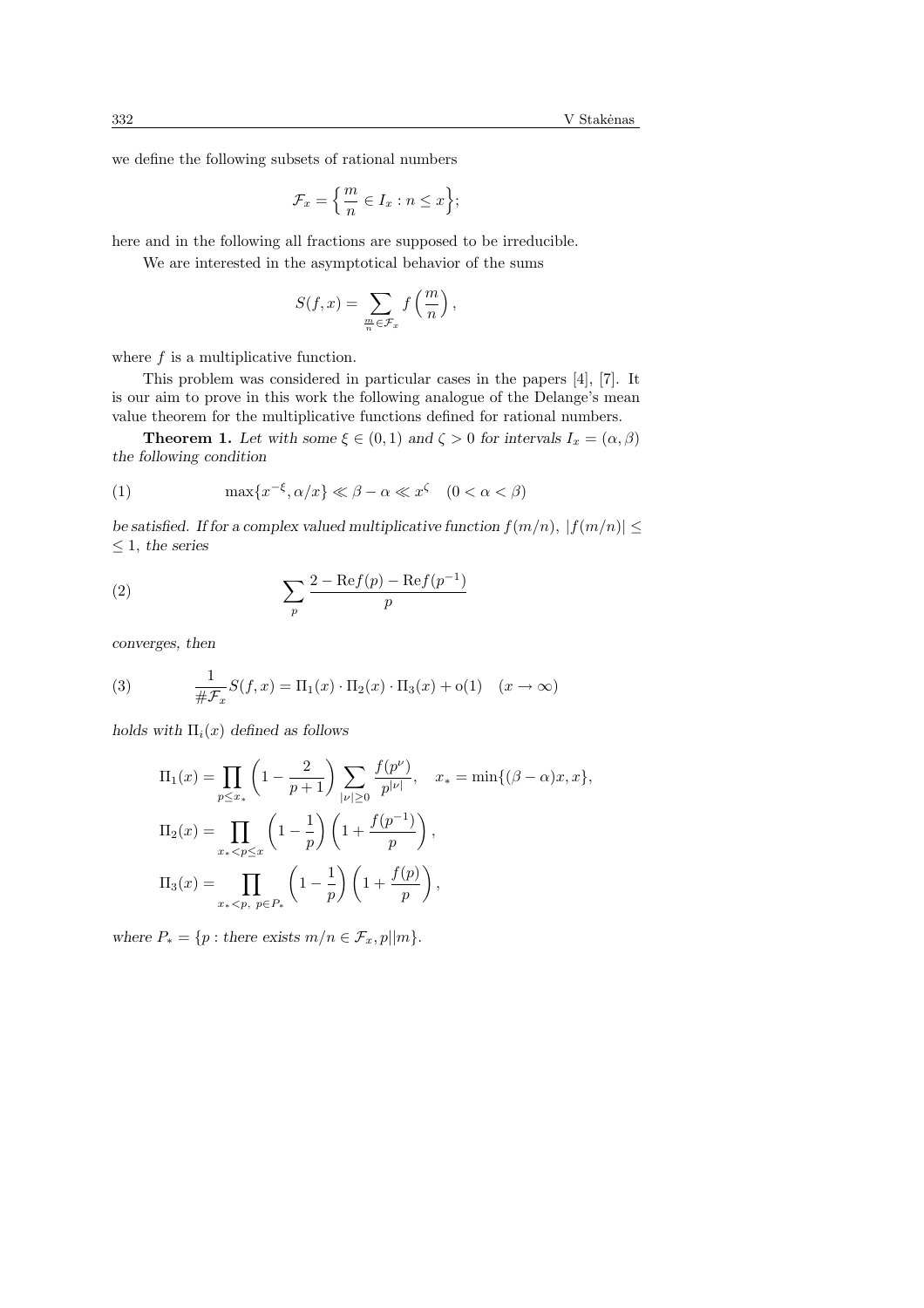With some stronger constraints on intervals the asymptotics may be written in more simple form.

Corollary. Let for every  $\epsilon > 0$ 

$$
x^{-\epsilon} \ll \beta - \alpha < \beta \ll x^{\epsilon}
$$

hold. If the condition (2) is satisfied, then

$$
\frac{1}{\#F_x}S(f,x) = \prod_{p \le x} \left(1 - \frac{2}{p+1}\right) \sum_{|\nu| \ge 0} \frac{f(p^{\nu})}{p^{|\nu|}} + o(1) \quad (x \to \infty).
$$

The proof of Theorem 1 is based on the following statement.

**Theorem 2.** Let with some  $\xi \in (0,1)$  and  $\zeta > 0$  for intervals  $I_x$ the conditions (1) be satisfied. Then for the complex valued multiplicative functions  $f(m/n)$  with the conditions

$$
\left| f\left(\frac{m}{n}\right) \right| \le 1, \quad f(p^{\nu}) = 1 \quad \text{as} \quad |\nu| \ge 1, \ p \ge y, \ y = \exp\left\{c_1 \frac{\log x}{\log_2 x}\right\}
$$

the asymptotics

(4) 
$$
\frac{1}{\#F_x}S(f,x) = \prod_{p \le y} \left(1 - \frac{2}{p+1}\right) \sum_{|\nu| \ge 0} \frac{f(p^{\nu})}{p^{|\nu|}} + o(\log^{-B} x) \quad (x \to \infty)
$$

holds uniformly with an arbitrary constant  $B > 0$ .

This theorem is formulated in a slightly different form in [4]. A sketch of the proof is given in that paper, too. We present here the proof in details.

## Proofs

We start with the proof of the Theorem 2 and then, using it prove the Theorem 1.

Proof of Theorem 2. We denote

$$
S_n = \sum_{\substack{\alpha n < m < \beta n \\ (m,n)=1}} f(m).
$$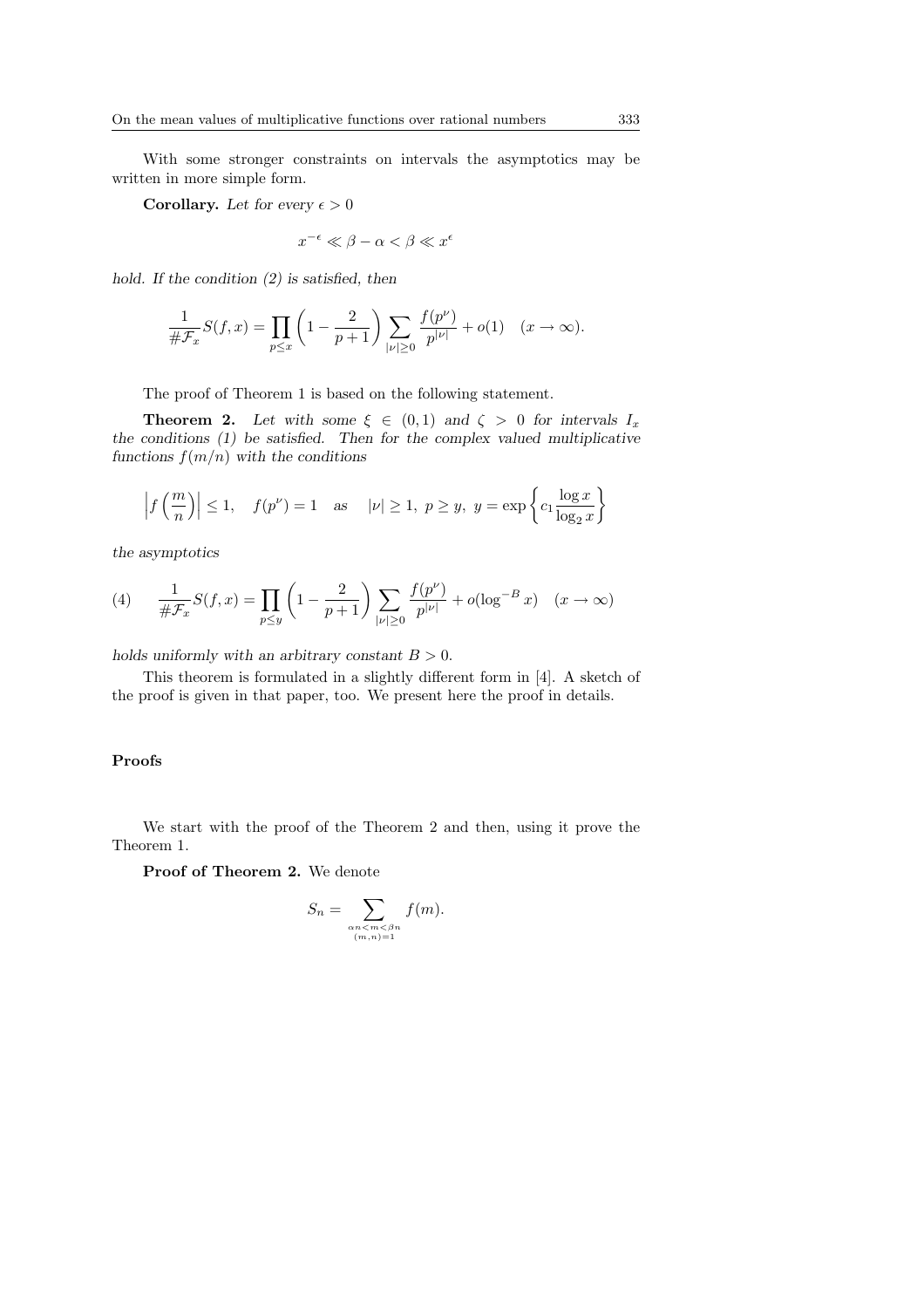Let  $\theta$  be a real number,  $\xi < \theta < 1$ . Then for  $n \leq x^{\theta}$ 

$$
S_n \ll (\beta - \alpha)x^{\theta}.
$$

Hence, from the obvious equality

$$
S(f, x) = \sum_{n \le x} f(n^{-1}) S_n
$$

we obtain

(5) 
$$
S(f, x) = \sum_{x^{\theta} < n \leq x} f(n^{-1}) S_n + O((\beta - \alpha)x^{2\theta}).
$$

For the natural number  $n$  we denote

$$
n^* = \prod_{\substack{p^{\nu} \parallel n \\ p \le y}} p^{\nu}, \quad n^{**} = \frac{n}{n^*}.
$$

Now

$$
S_n = \sum_{\substack{\alpha n < m < \beta n \\ (m,n^*) = 1}} f(m) + O\left(\sum_{\substack{\alpha n < m < \beta n \\ (m,n^{**}) > 1}} 1\right).
$$

The sum under the O-sign can be estimated as

$$
\ll \sum_{p|n^{**}} \sum_{\substack{\alpha n < m < \beta n \\ p|m}} 1 \ll \frac{(\beta - \alpha)x}{y} \cdot \frac{\log x}{\log y}.
$$

Hence,

(6) 
$$
S_n = S_n^* + O\left(\frac{(\beta - \alpha)x}{y} \cdot \frac{\log x}{\log y}\right), \quad S_n^* = \sum_{\substack{\alpha n < m < \beta n \\ (m, n^*) = 1}} f(m).
$$

We estimate now the sum

$$
S_n^* = \sum_{\substack{\alpha n < m < \beta n \\ (m, n^*) = 1}} f(m) = \sum_{\substack{\alpha n < m < \beta n \\ (m, n^*) = 1}} f(m^*)
$$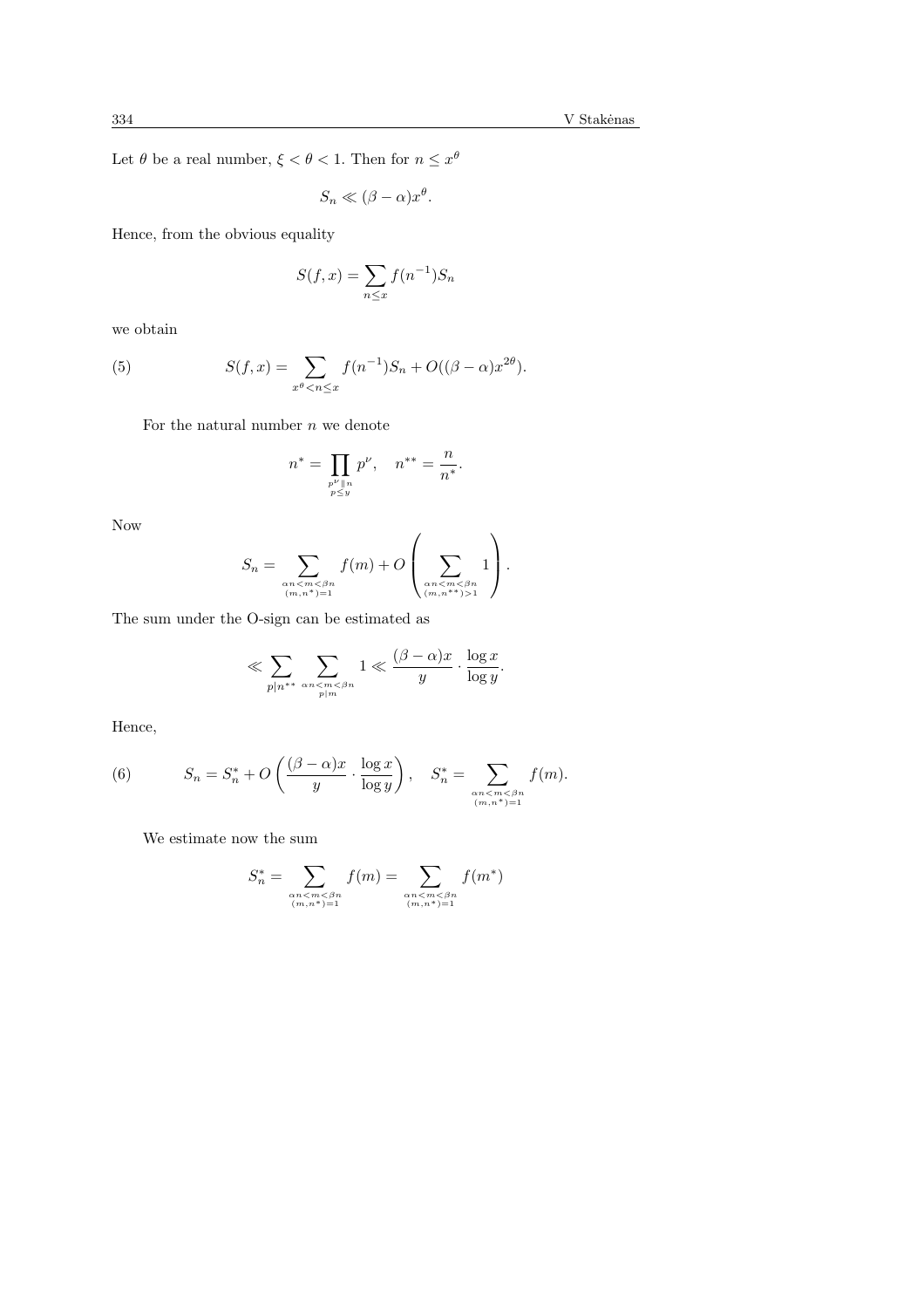for  $x^{\theta} < n \leq x$ . Let us choose a small number  $\tau \in (0,1)$  and taking  $w = x^{\tau}$ split the sum into two parts  $S_{n_1}^*, S_{n_2}^*$  according to whether which of the two conditions  $m^* \leq w$  or  $w < m^*$  is satisfied. Hence,

(7) 
$$
S_n^* = S_{n1}^* + S_{n2}^*
$$
,  $S_{n1}^* = \sum_{\substack{\text{on} < m < \beta n \\ (m, n^*) = 1 \\ m^* \le w}} f(m^*), S_{n2}^* = \sum_{\substack{\text{on} < m < \beta n \\ (m, n^*) = 1 \\ w < m^*}} f(m^*).$ 

We shall use the notations  $p^-(m)$ ,  $p^+(m)$  for the smallest, respectively, largest prime divisor of  $m, m > 1$ , i. e.

$$
p^-(m)=\max\{q:\text{ if }p  

$$
p^+(m)=\min\{q:\text{ if }p>q,\quad \text{then }p\not|\ m\},
$$
$$

here p, q are primes. We set formally  $p^{-}(1) = +\infty$ ,  $p^{+}(1) = 0$ . We estimate  $S_{n2}^*$  as follows

$$
|S_{n2}^*| \leq \left|\sum_{\substack{w < m < \beta n \\ (m,n^*)=1 \\ p^+(m) \leq y \\ w < m < \beta n \\ \sum_{\substack{w < m < \beta n \\ (m,n^*)=1 \\ p^+(m) \leq y}} f(m) \# \left\{ l : \frac{\alpha n}{m} < l < \frac{\beta n}{m}, p^-(l) > y \right\} \right| \ll
$$

Represent now m in the last sum as  $m = m' \cdot m''$ , where  $w < m' \leq w^2$  and  $p^+(m') \leq p^-(m'')$ . For the uniqueness choose m' the largest possible. Hence, the sum in (8) is bounded by

$$
\sum_{\substack{w < m' \leq w^2 \\ (m',n^*) = 1 \\ p^+(m') \leq y}} \sum_{\substack{w/m' < m'', (m'',n^*) = 1 \\ p^+(m') \leq p^-(m'')}} \# \left\{ m'' l : \frac{\alpha n}{m'} < l m'' < \frac{\beta n}{m'}, p^-(l) > y \right\}.
$$

For fixed  $m'$  and different  $m''$  the sets

$$
\left\{m''l:\frac{\alpha n}{m'}y\right\}
$$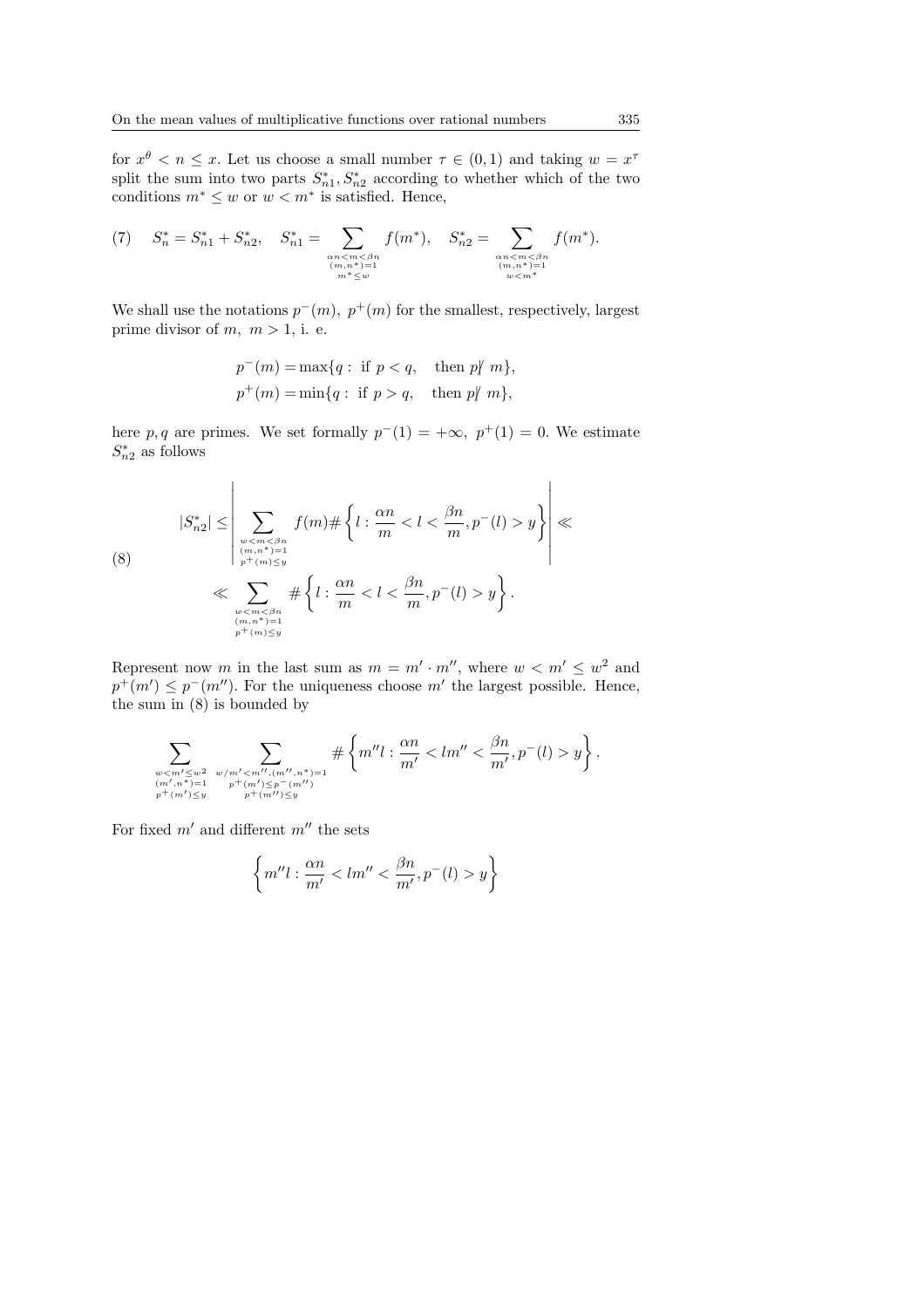do not intersect themselves. This observation leads to the bound

$$
S_{n2}^* \ll \sum_{\substack{w < m' \leq w^2 \\ (m', n'') = 1 \\ p^+(m') \leq y}} \# \left\{ m : \frac{\alpha n}{m'} < m < \frac{\beta n}{m'}, (m, n^*) = 1, p^+(m') \leq p^-(m) \right\}.
$$

We estimate the summands on the right-hand side using the folowing sieve result (see [1], Theorem 2.5).

Lemma 1. Let  $2 \leq s < v < u$ ,  $\epsilon_p \in \{0,1\}$  for all primes p,

$$
P_s = \prod_{p \le s} p^{\epsilon_p},
$$

and

$$
S(u, v, P_s) = \#\{m : u - v < m \le u, (m, P_s) = 1\}.
$$

Then

$$
S(u, v, P_s) = v \prod_{p | P_s} \left( 1 - \frac{1}{p} \right) (1 + O(R)),
$$

uniformly for all sequencies  $\{\epsilon_p\}$ , where

$$
R = \exp\left\{-c_2 \cdot \frac{\log v}{\log s} \log \left(\frac{\log v}{\log s}\right)\right\} + \exp\{-\log^{1/2} v\}.
$$

We apply this Lemma with

$$
u = \frac{\beta n}{m'}, \quad v = \frac{(\beta - \alpha)n}{m'}, \quad s = y = \exp\left\{c_1 \frac{\log x}{\log_2 x}\right\},
$$

$$
P_s = \prod_{\substack{p < p^+(m') \\ \text{or } p \mid n^*}} p.
$$

If  $\tau$  is chosen such that  $\sigma = \theta - \xi - 2\tau > 0$ , then

$$
v = \frac{(\beta - \alpha)n}{m'} > x^{\theta - \xi - 2\tau} = x^{\sigma}.
$$

It is easy to check, that the Lemma 1 is applicable. Because of  $\log v > \sigma \log x$ , we have for the remainder term  $R$  the following bound

$$
R \ll \exp\{-c_3 \log_2 x \cdot \log_3 x\}.
$$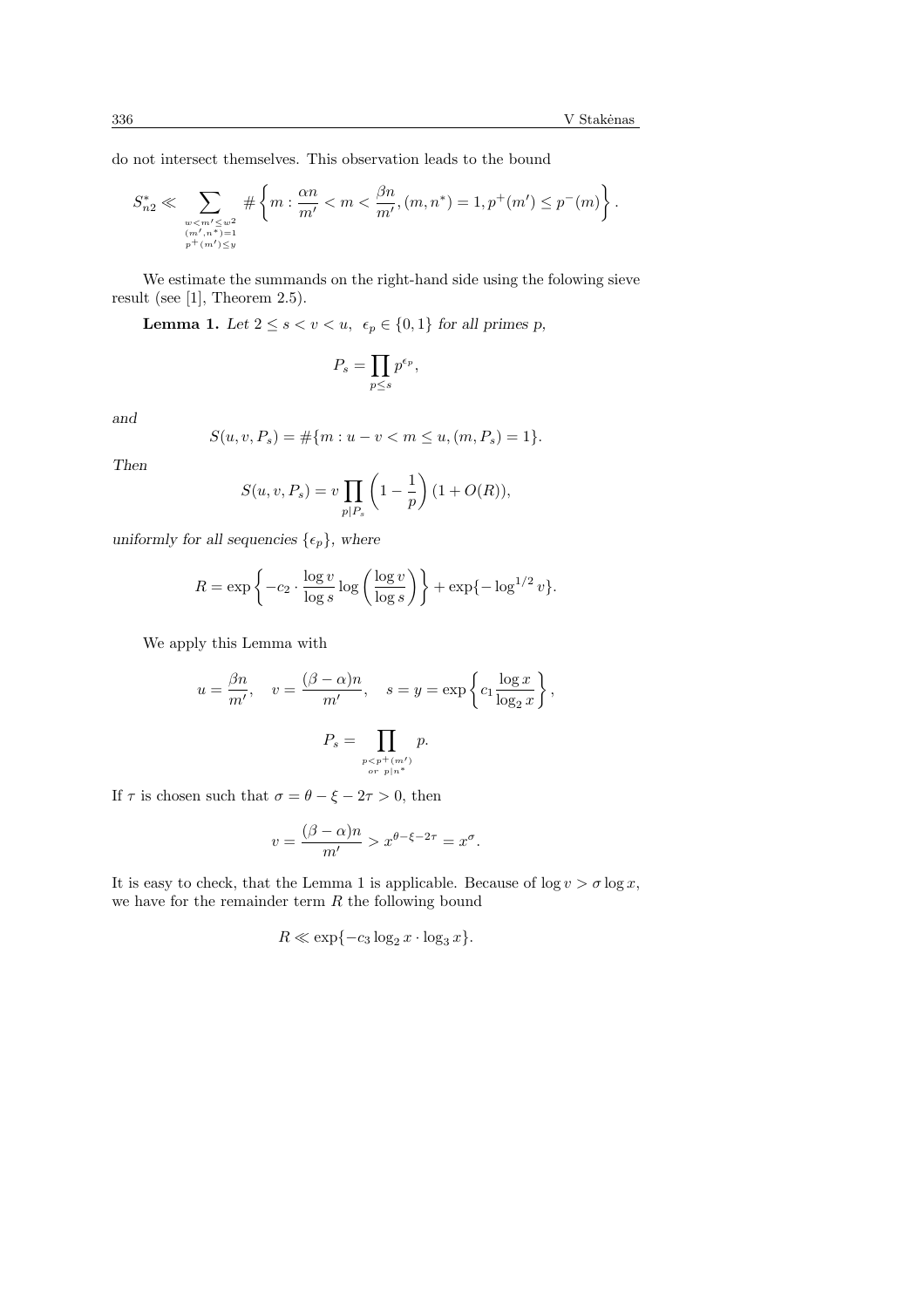We have then

$$
|S_{n2}^*| \ll (\beta - \alpha)n \sum_{\substack{w < m' < w^2 \\ (m', n^*) = 1 \\ p^+(m') \leq y}} \frac{1}{m'} \prod_{\substack{p < p^+(m') \\ or \ p \mid n^*}} \left(1 - \frac{1}{p}\right)
$$

Let  $q = p^+(m')$ ; then  $m' = q \cdot l$ ,  $p^+(l) \leq q$  and

$$
(9) \qquad |S_{n2}^{*}| \ll (\beta - \alpha)n \sum_{\substack{q \le y \\ (q, n^{*}) = 1}} \frac{1}{q} \prod_{\substack{p < q \\ \text{or } p \mid n^{*}}} \left(1 - \frac{1}{p}\right) \sum_{\substack{w/q < l < w^{2}/q \\ (l, n^{*}) = 1 \\ p^{+}(l) \le q}} \frac{1}{l}.
$$

Due to  $q\leq y$  we have with some small constant  $\epsilon>0$ 

(10) 
$$
\sum_{\substack{w/q < l < w^2/q \\ (l,n^*)=1 \\ p^+(l) \le q}} \frac{1}{l} \le \sum_{\substack{w^{1-\epsilon} < l \\ (l,n^*)=1 \\ p^+(l) \le q}} \frac{1}{l}.
$$

For estimating this last sum we apply the technique used in [5], [3] as well as in [4] for similar sums. With some  $z, q, t$  and  $\delta \in (0, 1)$  consider the sum

$$
\sum_{\substack{z < b, p^{+}(b) \leq q \\ (b, t) = 1}} \frac{1}{b} \leq \frac{1}{z^{1-\delta}} \sum_{\substack{z < b, p^{+}(b) \leq q \\ (b, t) = 1}} \frac{1}{b^{\delta}} \leq \frac{1}{z^{1-\delta}} \prod_{\substack{p \leq q \\ (p, t) = 1}} \left(1 + \frac{1}{p^{\delta}} + \frac{1}{p^{2\delta}} + \dots\right) \leq \sum_{\substack{(b, t) = 1 \\ (p, t) = 1}} \left(1 + \frac{1}{p^{\delta}} + \frac{1}{p^{2\delta}} + \dots\right) \leq \sum_{\substack{p \leq q \\ (p, t) = 1}} \left(1 + \frac{1}{p^{\delta}} + \frac{1}{p^{2\delta}} + \dots\right) \leq \sum_{\substack{p \leq q \\ (p, t) = 1}} \left(1 + \frac{1}{p^{\delta}} + \frac{1}{p^{2\delta}} + \dots\right) \leq \sum_{\substack{p \leq q \\ (p, t) = 1}} \left(1 + \frac{1}{p^{\delta}} + \frac{1}{p^{2\delta}} + \dots\right) \leq \sum_{\substack{p \leq q \\ (p, t) = 1}} \left(1 + \frac{1}{p^{\delta}} + \frac{1}{p^{2\delta}} + \dots\right) \leq \sum_{\substack{p \leq q \\ (p, t) = 1}} \left(1 + \frac{1}{p^{\delta}} + \frac{1}{p^{2\delta}} + \dots\right) \leq \sum_{\substack{p \leq q \\ (p, t) = 1}} \left(1 + \frac{1}{p^{\delta}} + \frac{1}{p^{2\delta}} + \dots\right) \leq \sum_{\substack{p \leq q \\ (p, t) = 1}} \left(1 + \frac{1}{p^{\delta}} + \frac{1}{p^{2\delta}} + \dots\right) \leq \sum_{\substack{p \leq q \\ (p, t) = 1}} \left(1 + \frac{1}{p^{\delta}} + \frac{1}{p^{2\delta}} + \dots\right) \leq \sum_{\substack{p \leq q \\ (p, t) = 1}} \left(1 + \frac{1}{p^{\delta}} + \dots\right) \leq \sum_{\substack{p \leq q \\ (p, t) = 1}} \left(
$$

where

$$
c_p(\delta) = \sum_{m \ge 2} \frac{1}{p^{m\delta}}.
$$

Using the obvious arguments we have

$$
\sum_{p \le q} \left( \frac{1}{p^{\delta}} - \frac{1}{p} \right) \le \sum_{p \le q} \frac{p^{1-\delta} - 1}{p} = \sum_{p \le q} \frac{1}{p} \sum_{n=1}^{\infty} \frac{((1-\delta)\log p)^n}{n!} \le
$$
  

$$
\le \sum_{n=1}^{\infty} \frac{(1-\delta)^n \log^{n-1} q}{n!} \sum_{p \le q} \frac{\log p}{p} \le 2 \sum_{n=1}^{\infty} \frac{(1-\delta)^n \log^n q}{n!} < 2q^{1-\delta}.
$$

.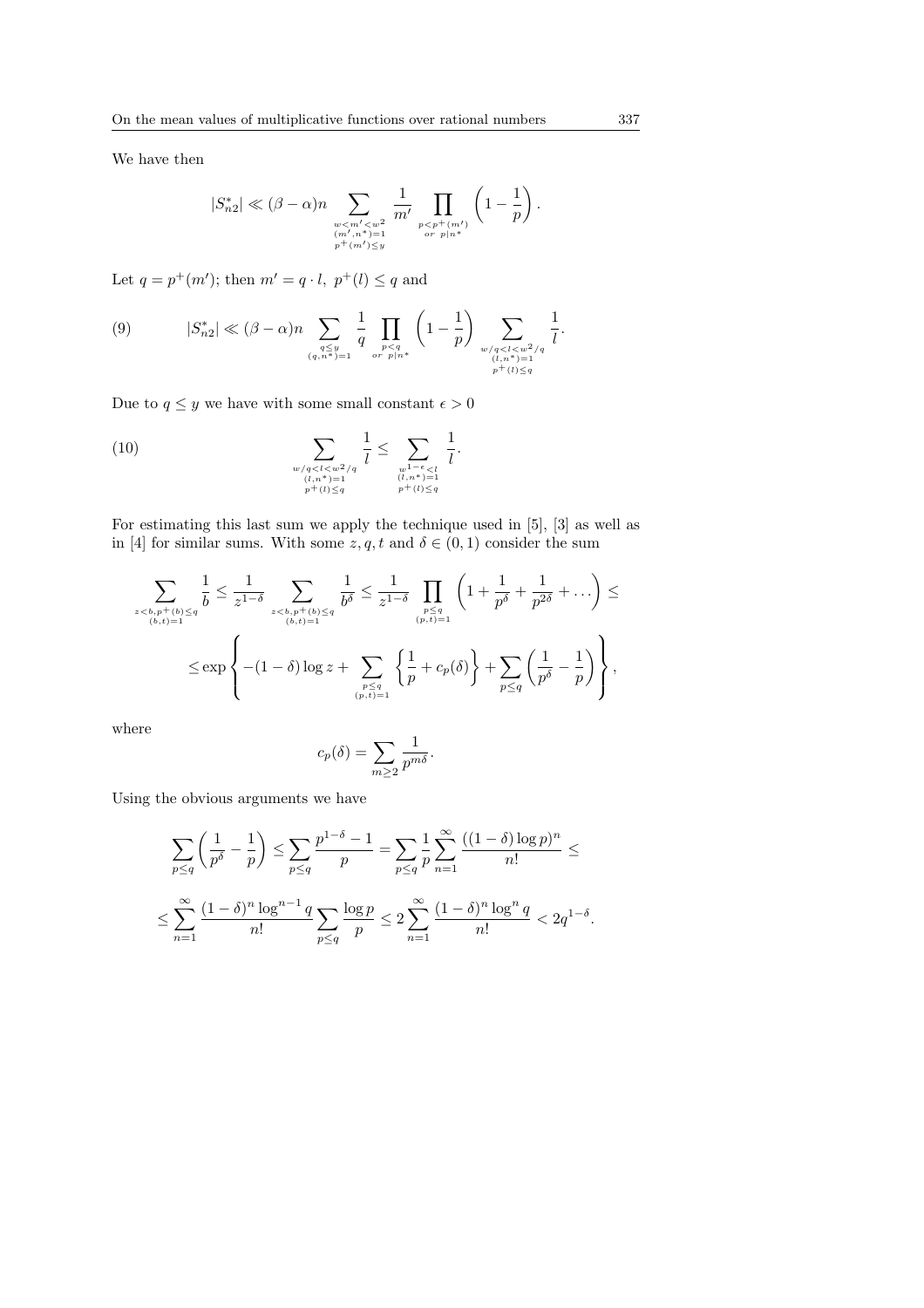Hence,

$$
\sum_{\substack{z < b, \ p^+(b) \leq q \\ (b,t)=1}} \frac{1}{b} \leq \exp \left\{ -(1-\delta) \log z + 2q^{1-\delta} + \sum_{\substack{p \leq q \\ (p,t)=1}} \left\{ \frac{1}{p} + c_p(\delta) \right\} \right\}.
$$

We use this bound with  $z = w^{1-\epsilon} = x^{c_4}, t = n^*$ . Because of  $q \leq y$  $=\exp\{c_1 \log x / \log_2 x\}$  taking

$$
1 - \delta = \frac{1}{c_1} \frac{\log_2 x}{\log x} \log_3 x
$$

we get

(11) 
$$
\sum_{\substack{w^{1-\epsilon} < l \\ (l,n^*)=1 \\ p^+(l) \le q}} \frac{1}{l} \ll \exp \left\{ \sum_{\substack{p \le q \\ (p,n^*)=1 \\ (p,n^*)=1}} \frac{1}{p} - c_5 \log_2 x \log_3 x \right\}.
$$

We obtain now from  $(9)$ ,  $(10)$  and  $(11)$ 

 $|S_{n2}^*| \ll$ 

$$
\ll(\beta-\alpha)n\exp\big\{-c_5\log_2x\log_3x\big\}\sum_{\substack{q\le y\\ (q,n^*)=1}}\frac{1}{q}\prod_{\substack{p< q\ or\\ p|n^*}}\left(1-\frac{1}{p}\right)\exp\left\{\sum_{\substack{p\le q\\ (p,n^*)=1}}\frac{1}{p}\right\}.
$$

Using

$$
\prod_{\substack{p \leq q \\ p \mid n^*}} \left(1 - \frac{1}{p}\right) \exp\left\{\sum_{\substack{p \leq q \\ (p, n^*) = 1}} \frac{1}{p}\right\} \ll \prod_{p \mid n^*} \left(1 - \frac{1}{p}\right),
$$

we get

$$
|S_{n2}^*| \ll (\beta - \alpha) n \exp \big\{ -c_5 \log_2 x \log_3 x \big\} \prod_{p | n^*} \left( 1 - \frac{1}{p} \right) \sum_{\substack{q \le y \\ (q, n^*) = 1}} \frac{1}{q},
$$

and, finally,

(12) 
$$
|S_{n2}^*| \ll (\beta - \alpha)n \exp \{-c_6 \log_2 x \log_3 x\}.
$$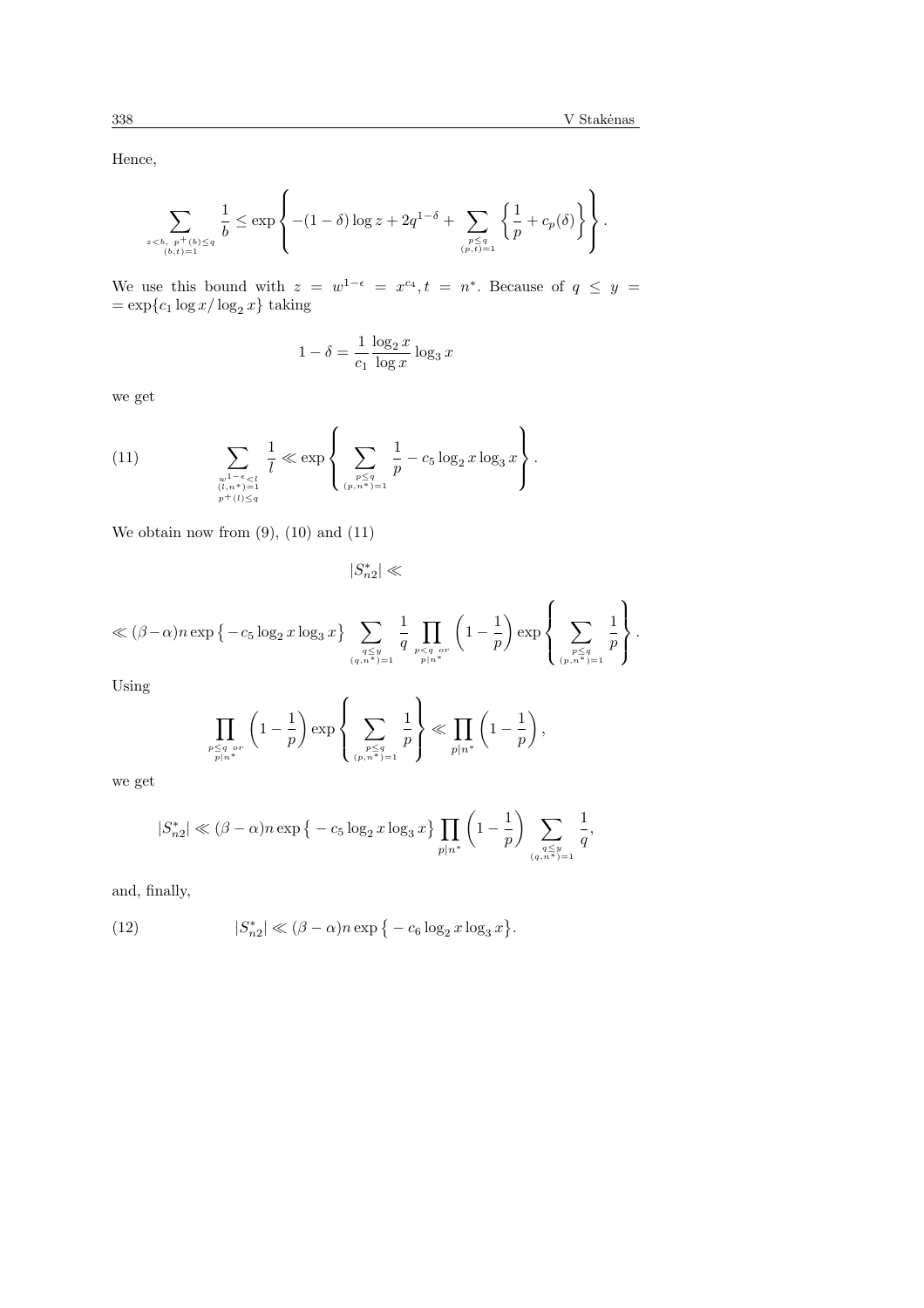Let us now for  $x^{\theta} < n \leq x$  investigate the sum

$$
S_{n1}^* = \sum_{\substack{\alpha n < m < \beta n \\ (m, n^*) = 1 \\ m^* \le w}} f(m^*).
$$

We have

$$
S_{n1}^{*} = \sum_{\substack{l < w \\ (l, n^{*}) = 1 \\ p^{+}(l) \le y}} f(l) \# \left\{ k : \frac{\alpha n}{l} < k < \frac{\beta n}{l}, p^{-}(k) > y \right\}.
$$

Now we apply the sieve result formulated in Lemma 1 above with  $u =$ Now we apply the sleve result formulated in Lemma 1 above with  $u =$ <br>=  $\beta n/l$ ,  $v = (\beta - \alpha)n/l$ ,  $s = y$  and  $P_s = \prod p$ . The inequality  $v > x^{\theta - \xi}/w > x^{\epsilon}$  $p \leq s$ 

for some  $\epsilon > 0$  ensures that the remainder term is bounded uniformly by the same term as above in (12). Then

$$
S_{n1}^{*} = (1 + O(R))(\beta - \alpha)n \prod_{p \le y} \left(1 - \frac{1}{p}\right) \sum_{\substack{l < w \\ (l, n^{*}) = 1 \\ p^{+}(l) \le y}} \frac{f(l)}{l},
$$
  

$$
R = \exp\{-c_{6} \log_{2} x \cdot \log_{3} x\}.
$$

Using for the sum an obvious relation

$$
\sum_{\substack{l < w \\ (l, n^*) = 1 \\ p^+(l) < y}} \frac{f(l)}{l} = \sum_{\substack{(l, n^*) = 1 \\ p^+(l) \le y}} \frac{f(l)}{l} + O\left(\sum_{\substack{l > w \\ p^+(l) \le y}} \frac{1}{l}\right),
$$

one gets expanding the first sum into product of primes and estimating the remainder term (using, for example, (11) with  $n^* = 1, q = y$ ) the following expression

$$
\sum_{\substack{l < w \\ (l, n^*) = 1 \\ p^+(l) \le y}} \frac{f(l)}{l} = \prod_{\substack{p \le y \\ (p, n^*) = 1}} \sum_{\nu \ge 0} \frac{f(p^{\nu})}{p^{\nu}} + O(R),
$$

with  $R = \exp\{-c_6 \log_2 x \cdot \log_3 x\}$ . Now we can deal with the sum  $S_{n_1}^*$ : (13)  $\overline{\phantom{a}}$  $\mathbf{r}$ 

$$
S_{n1}^{*} = (1 + O(R))(\beta - \alpha)n \prod_{p \le y} \left(1 - \frac{1}{p}\right) \left(\prod_{\substack{p \le y \\ (p, n^{*}) = 1}} \sum_{\nu \ge 0} \frac{f(p^{\nu})}{p^{\nu}} + O(R)\right) =
$$
  
=  $(\beta - \alpha)n \prod_{p \le y} \left(1 - \frac{1}{p}\right) \prod_{\substack{p \le y \\ (p, n^{*}) = 1}} \sum_{\nu \ge 0} \frac{f(p^{\nu})}{p^{\nu}} + (\beta - \alpha)nO(R).$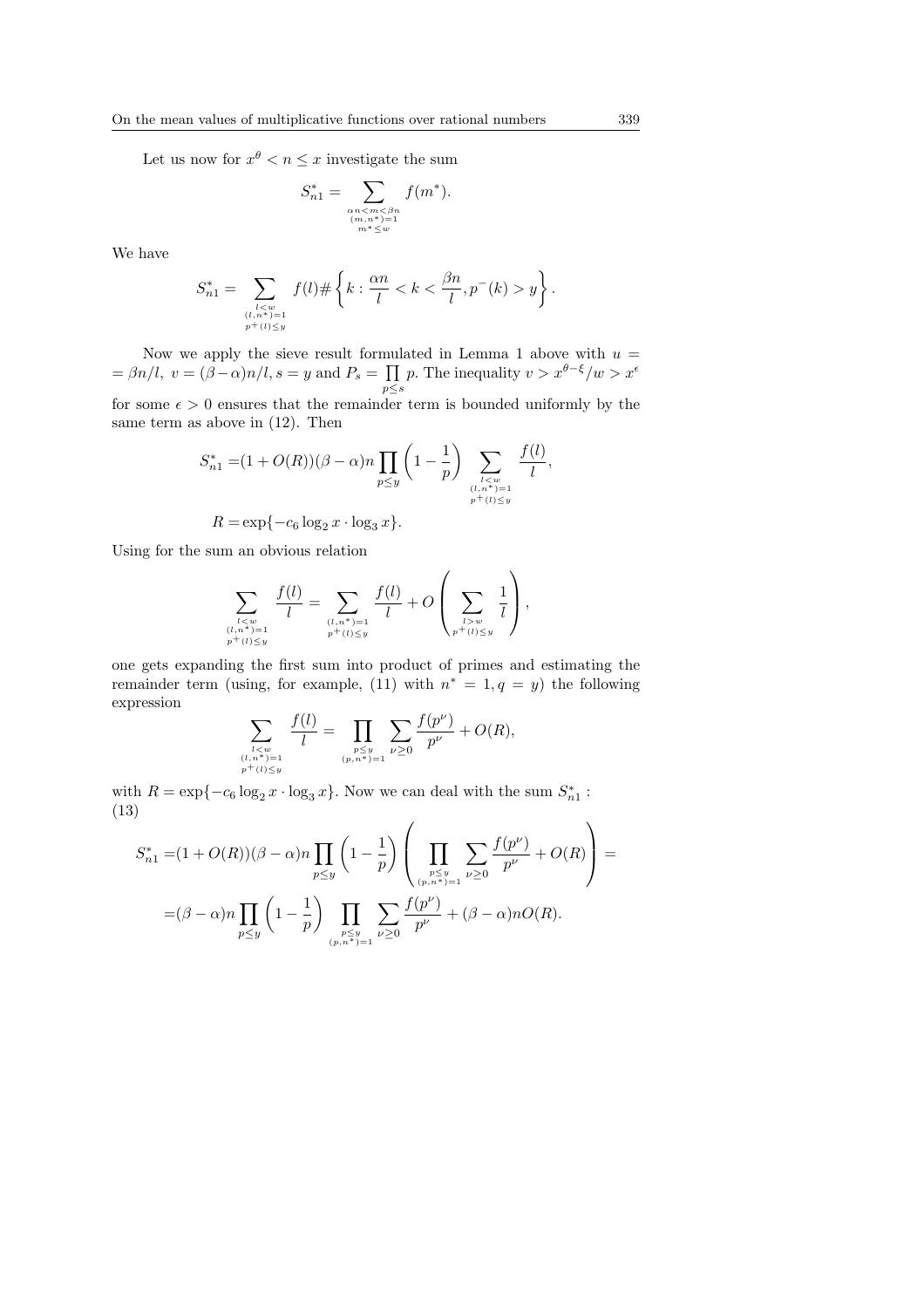We may due to (6), (7), (12) and (13) write now uniformly for  $x^{\theta} < n \leq x$ 

$$
S_n = (\beta - \alpha)n \prod_{p \le y} \left(1 - \frac{1}{p}\right) \prod_{\substack{p \le y \\ (p, n^*) = 1}} \sum_{\nu \ge 0} \frac{f(p^{\nu})}{p^{\nu}} + O((\beta - \alpha)xR).
$$

With this equality and (5) one gets (14)

$$
S(f, x) = (\beta - \alpha) \prod_{p \le y} \left( 1 - \frac{1}{p} \right) \sum_{n \le x} n f(n^{-1}) \prod_{\substack{p \le y \\ (p, n^*) = 1}} \sum_{\nu \ge 0} \frac{f(p^{\nu})}{p^{\nu}} + O((\beta - \alpha)x^2 R);
$$

we extended the range of summation, but this affected only the remainder term.

We proceed further by considering the cases

$$
\sum_{\nu \ge 0} \frac{f(2^{\nu})}{2^{\nu}} \ne 0 \text{ and } \sum_{\nu \ge 0} \frac{f(2^{\nu})}{2^{\nu}} = 0.
$$

Consider the non-zero case first. We can rewrite the equality (14) then as

(15) 
$$
S(f, x) = (\beta - \alpha) \prod_{p \le y} \left(1 - \frac{1}{p}\right) \sum_{\nu \ge 0} \frac{f(p^{\nu})}{p^{\nu}} \sum_{n \le x} n g(n) + O((\beta - \alpha)x^{2} R),
$$

where  $R = \exp\{-c_6 \log_2 x \cdot \log_3 x\}$  and  $g(n)$  is a multiplicative function defined on the powers of primes as follows:

(16) 
$$
g(p^{\nu}) = \begin{cases} f(p^{-\nu}) = 1, & \text{if } p > y, \\ f(p^{-\nu}) \left( \sum_{\nu \ge 0} \frac{f(p^{\nu})}{p^{\nu}} \right)^{-1}, & \text{if } p \le y. \end{cases}
$$

Note, that  $g(p^{\nu})$  is bounded on the powers of primes. We proceed using the following Lemma (see [2], Theorem 02).

**Lemma 2.** Let  $A > 0$  and  $0 < \alpha < 1$ . Then there exists  $y_0 = y_0(A, \alpha)$  so that for every complex valued multiplicative function  $h(m)$  such that

$$
|h(p)| \leq B, \quad \sum_{p,\nu \geq 2} \frac{|h(p^{\nu})|}{p^{\alpha \nu}} \leq C, \quad h(p) = 1 \quad as \ p > y \geq y_0,
$$

we have uniformly for  $z \ge \exp\left\{A^{-1}(B+1)\log y \log_2 y\right\}$ ª  $y \geq y_0$ 

$$
\sum_{n \le z} h(n) = z \prod_{p \le y} \left( 1 - \frac{1}{p} \right) \sum_{\nu \ge 0} \frac{h(p^{\nu})}{p^{\nu}} + O\left(z \exp\left\{-A \frac{\log z}{\log y}\right\}\right)
$$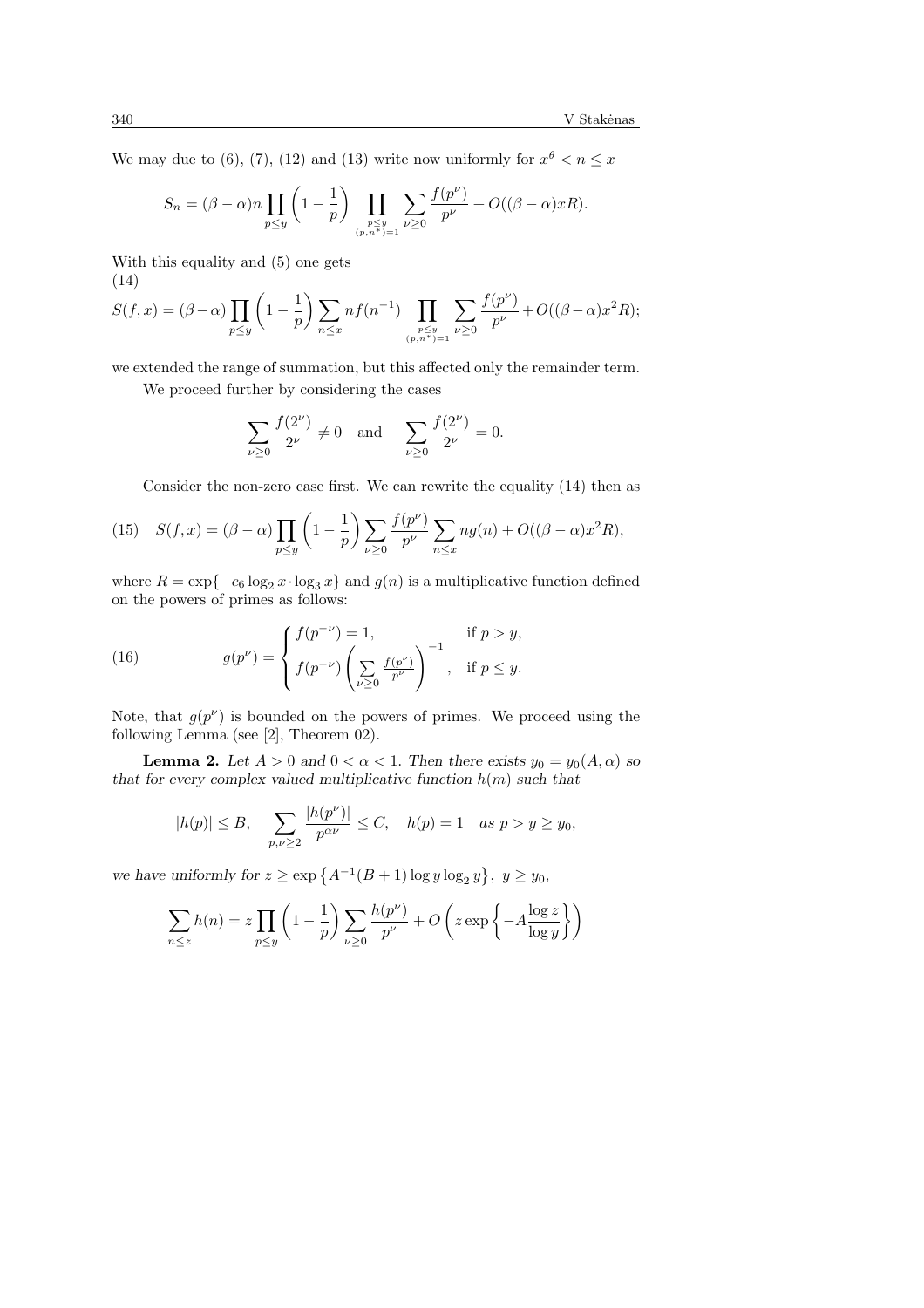and the implied constant depends only on A, B and C.

We have  $g(p) = 1$  as  $p \geq y, y = \exp\{c_1 \log x / \log_2 x\}$ . Then with chosen We have  $g(p) = 1$  as  $p \geq y, y = \exp\{c_1 \log x / \log_2 x\}$ . Then<br>  $A > 0$  we may apply Lemma 2 for  $h(n) = g(n)$  as  $z \geq \exp\left\{\frac{c_7}{A} \log x\right\}$ w.<br>N . We have in this range then

(17) 
$$
G(z) = \sum_{n \leq z} g(n) = z \prod_{p \leq y} \left( 1 - \frac{1}{p} \right) \sum_{\nu \geq 0} \frac{g(p^{\nu})}{p^{\nu}} + O \left( z \exp \left\{ -A \frac{\log z}{\log y} \right\} \right).
$$

It is enough for us that we can use (17) for  $x/(\log x)^{2A} \leq z \leq x$ with  $A$  as large as it is needed the remaining term in  $(17)$  still being  $O(x \exp\{-A_1 \log_2 x\}), \quad A_1 = A/c_8.$ 

Using the Cauchy-Buniakowski inequality and the bound for the sum of values of multiplicative function we estimate

$$
\left| \sum_{n \le x/(\log x)^{2A}} n g(n) \right| \le \left\{ \sum_{n \le x/(\log x)^{2A}} n^2 \sum_{n \le x/(\log x)^{2A}} |g(n)|^2 \right\}^{1/2} \ll \frac{x^2}{\log^{2A} x} \log^{c_9} x \ll \frac{x^2}{\log^A x}.
$$

Hence,

(18) 
$$
\sum_{n \leq x} n g(n) = \sum_{x/(\log x)^{2A} \leq n \leq x} n g(n) + O\left(\frac{x^2}{\log^A x}\right).
$$

Integrating by parts we have now

$$
\sum_{x/(\log x)^{2A} \le n \le x} n g(n) =
$$
  
= 
$$
\int_{x/(\log x)^{2A}}^{x} z dG(z) = \frac{1}{2} x^2 \prod_{p \le y} \left(1 - \frac{1}{p}\right) \sum_{\nu \ge 0} \frac{g(p^{\nu})}{p^{\nu}} + O\left(\frac{x^2}{\log^{A*} x}\right)
$$

with  $A_* = \min(A, A_1)$ .

Using this in (18) we derive from (15) taking into account that the product over primes is bounded by  $\log^{c_{10}} x$ , we obtain that with an arbitrary constant B

(19) 
$$
S(f,x) = \frac{1}{2}x^2(\beta - \alpha) \prod_{p \le y} \left(1 - \frac{1}{p}\right)^2 \sum_{|\nu| \ge 0} \frac{f(p^{\nu})}{p^{|\nu|}} + O\left((\beta - \alpha) \frac{x^2}{\log^B x}\right).
$$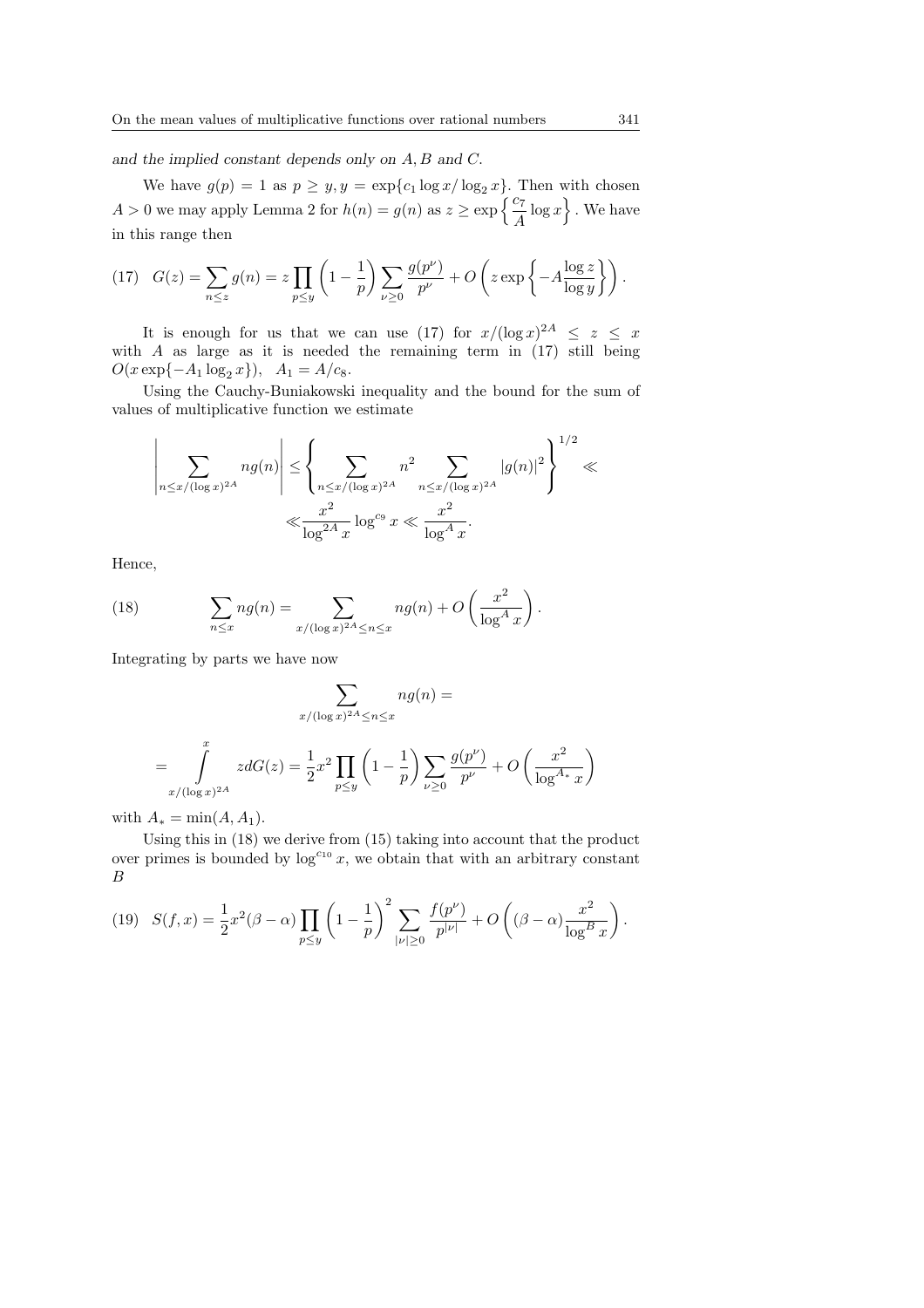If we take  $h\left(\frac{m}{m}\right)$ n ´  $= 1$ , then  $S(h, x) = #\mathcal{F}_x$  and (19) is applicable for the function  $f = h$ . Hence after some routine calculation we have

(20) 
$$
\# \mathcal{F}_x = \frac{1}{2} x^2 (\beta - \alpha) \prod_{p \le y} \left( 1 - \frac{1}{p} \right)^2 \left( 1 - \frac{2}{p+1} \right)^{-1} + O \left( (\beta - \alpha) \frac{x^2}{\log^B x} \right).
$$

It is now almost straightforward to derive (4) from (19) and (20).

Let now

(21) 
$$
\sum_{\nu \geq 0} \frac{f(2^{\nu})}{2^{\nu}} = 0.
$$

We write the sum over  $n$  in (14), then

$$
\sum_{n \leq x} n f(n^{-1}) \prod_{\substack{p \leq y \\ (p, n^*) = 1}} \sum_{\nu \geq 0} \frac{f(p^{\nu})}{p^{\nu}} = \prod_{2 < p \leq y} \sum_{\nu \geq 0} \frac{f(p^{\nu})}{p^{\nu}} \sum_{n \leq x} n g^*(n),
$$

where  $g^*(n) = 0$ , as  $2 \nmid n$  and  $g^*(n) = g(n)$  as  $2|n$  with  $g(n)$  defined in (16). Let  $\overline{\phantom{a}}$ 

$$
S = \sum_{n \le x} n g^*(n).
$$

Then

(22) 
$$
S(f, x) = (\beta - \alpha) \left(1 - \frac{1}{2}\right) \prod_{2 < p \le y} \left(1 - \frac{1}{p}\right) \sum_{\nu \ge 0} \frac{f(p^{\nu})}{p^{\nu}} S + O((\beta - \alpha)x^2 R).
$$

We proceed with the expression

(23) 
$$
S = \sum_{n \le x} n g^*(n) = \sum_{2 \le 2^m \le x} 2^m f(2^{-m}) \sum_{n \le x/2^m} n h(n)
$$

with  $h(n)$  being a multiplicative function,  $h(2m) = 0$  and  $h(2m+1) = g(2m+1)$ . The Lemma 2 implies that for  $z \ge \exp\left\{\frac{c_7}{A}\log x\right\}$ 

(24) H(z) =

$$
= \sum_{n \leq z} h(n) = z \left( 1 - \frac{1}{2} \right) \prod_{3 \leq p \leq y} \left( 1 - \frac{1}{p} \right) \sum_{\nu \geq 0} \frac{g(p^{\nu})}{p^{\nu}} + O \left( \exp \left\{ -A \frac{\log z}{\log y} \right\} \right).
$$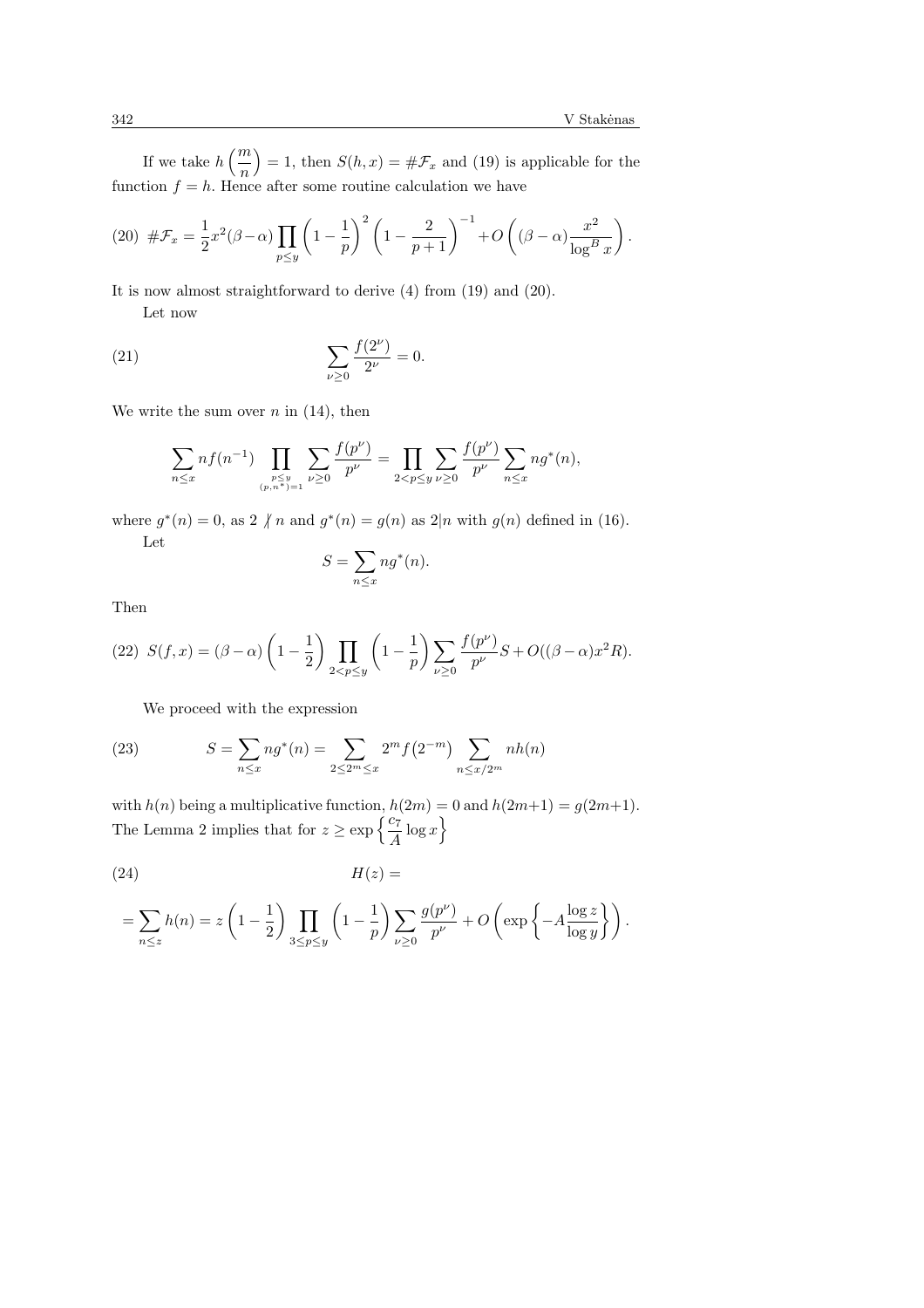As above this asymptotical equality is needed for  $z \geq x/(\log x)^{2A}$ , the remaining term still being  $O(x \exp\{-A_1 \log_2 x\}), A_1 = \frac{A}{a_1}$  $\frac{1}{c_8}$ . We split the sum (23) into two parts:  $S = S_1 + S_2$ 

$$
S_1 = \sum_{2^m \leq (\log x)^{2A}} 2^m f(2^{-m}) \sum_{n \leq x/2^m} nh(n),
$$
  
\n
$$
S_2 = \sum_{(\log x)^{2A} \leq 2^m} 2^m f(2^{-m}) \sum_{n \leq x/2^m} nh(n).
$$

Using the Cauchy-Buniakowski inequality

$$
\left|\sum_{n\leq u} nh(n)\right| \leq \left(\sum_{n\leq u} n^2 \cdot \sum_{n\leq u} |h(n)|^2\right)^{1/2} \ll \left(u^3 \cdot u \log^{c_{11}} u\right)^{1/2} \ll u^2 (\log u)^{c_{12}},
$$

we have

$$
S_2 \ll \sum_{(\log x)^{2A} \le 2^m} 2^m \frac{x^2}{2^{2m}} (\log x)^{c_{12}} \ll \frac{x^2}{\log^A x}.
$$

For  $S_1$  we split the range  $n \leq x/2^m$  of the inner sums into two intervals:  $n \leq x/(\log x)^{2A}$  and  $x/(\log x)^{2A} \leq n \leq x/2^m$ . Let according to this partition  $S_1 = S_{11} + S_{12}$ . Using the Cauchy-Buniakowski inequality as above

$$
S_{11} \ll \frac{x^2}{(\log x)^A}.
$$

Hence

$$
S_1 = \sum_{2^m \leq (\log x)^{2A}} 2^m f(2^{-m}) \sum_{x/(\log x)^{2A} \leq n \leq x/2^m} nh(n) + O\left(\frac{x^2}{\log^A x}\right) =
$$
  
= 
$$
\sum_{2^m \leq (\log x)^{2A}} 2^m f(2^{-m}) \int_{x/(\log x)^{2A}} z dH(z) + O\left(\frac{x^2}{\log^A x}\right).
$$

Using (24) and integrating by parts we derive

 $S_1 =$ 

$$
= \frac{1}{2}x^2\left(1-\frac{1}{2}\right)\prod_{3\leq p\leq y}\left(1-\frac{1}{p}\right)\sum_{\nu\geq 0}\frac{g(p^{\nu})}{p^{\nu}}\sum_{2^m\leq (\log x)^{2A}}\frac{f\left(2^{-m}\right)}{2^m}+O\left(\frac{x^2}{\log^A x}\right).
$$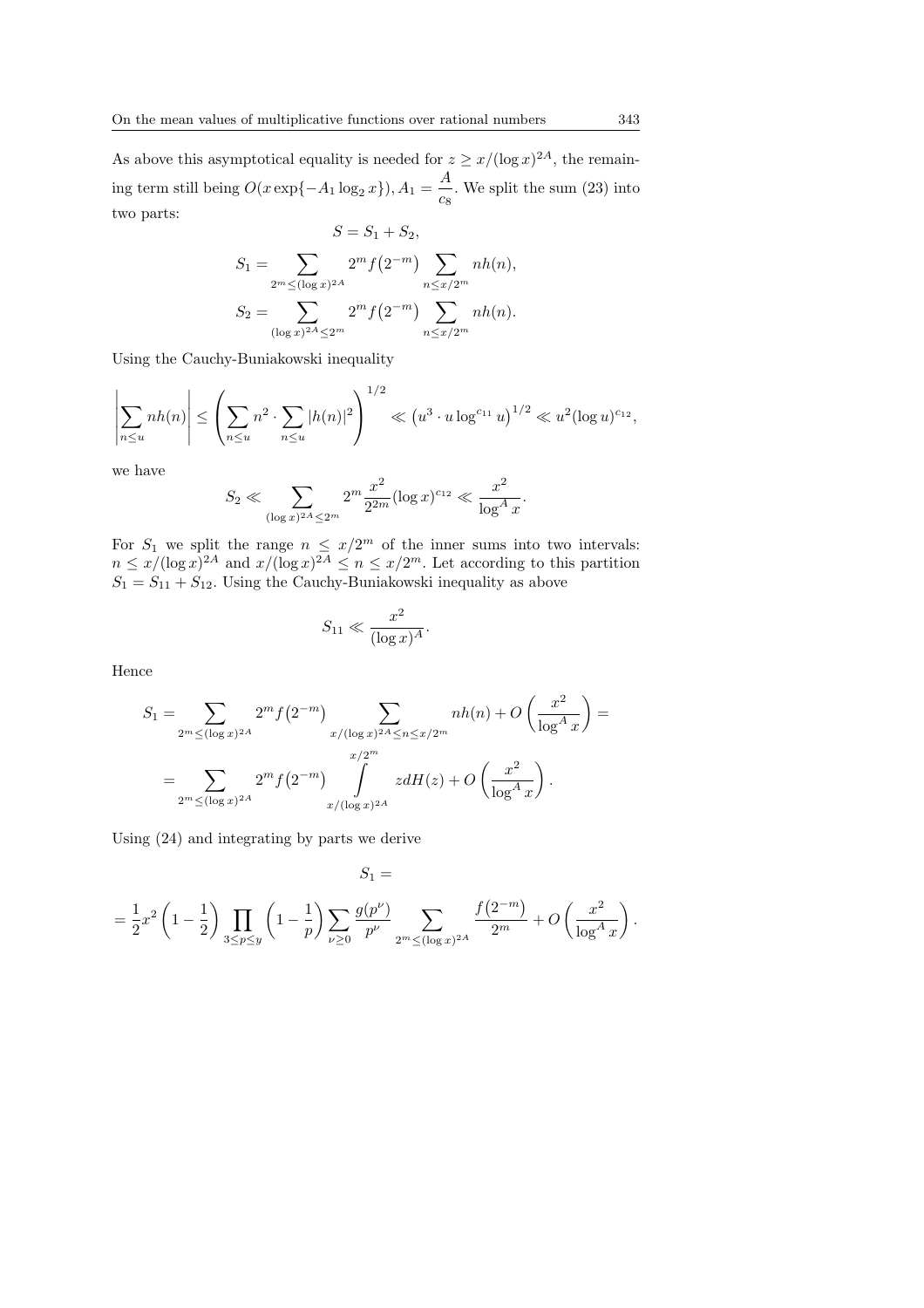If we extend the summation over all  $m$  the error introduced will be swallowed by the remainder term. Hence,

$$
S_1 = \frac{1}{2}x^2 \left(1 - \frac{1}{2}\right) \sum_{m \ge 1} \frac{f(2^{-m})}{2^m} \prod_{3 \le p \le y} \left(1 - \frac{1}{p}\right) \sum_{\nu \ge 0} \frac{g(p^{\nu})}{p^{\nu}} + O\left(\frac{x^2}{\log^A x}\right),
$$

and this asymptotics holds for the whole sum  $S$  in  $(23)$  as well. Then we derive with this asymptotics after some routine calculations from  $(25)$  the equality  $(4)$ required for the case (21).

The proof is finally complete.

**Proof of Theorem 1.** With  $y \geq 2$  we define the multiplicative function  $f_y(m/n)$  for the powers of primes taking the values

$$
f_y(p^{\nu}) = \begin{cases} f(p^{\nu}), & \text{if } p < y, \\ 1, & \text{if } p \ge y. \end{cases}
$$

With the notation

(25) 
$$
f(p^{\nu}) = r(p^{\nu}) \exp{\lbrace i\theta(p^{\nu})\rbrace}, \quad -\pi < \theta(p^{\nu}) \leq \pi
$$

we have

$$
f\left(\frac{m}{n}\right) = r\left(\frac{m}{n}\right) \exp\left\{i\theta\left(\frac{m}{n}\right)\right\},\,
$$

where  $0 \leq r(m/n) \leq 1$  is a multiplicative,  $\theta(m/n)$  an additive function, respectively.

It is our aim to show, that the difference

(26) 
$$
\Delta(y|x) = \frac{1}{\#\mathcal{F}_x} |S(f, x) \exp\{-iA(x)\} - S(f_y, x) \exp\{-iA(y, x)\}\|
$$

vanishes as  $y \leq x$ , and  $y \to \infty$ . Here

$$
A(y, x) = \sum_{\substack{p \le y \\ p \in \Pi^*}} \frac{\theta(p^{\nu})}{p}, \quad A(x) = \sum_{p \in \Pi^*} \frac{\theta(p^{\nu})}{p},
$$

$$
\Pi^* = \left\{ p^{\nu} : |\nu| = 1 \text{ there exists } \frac{m}{n} \in \mathcal{F}_x, p^{\nu} \|\frac{m}{n} \right\}.
$$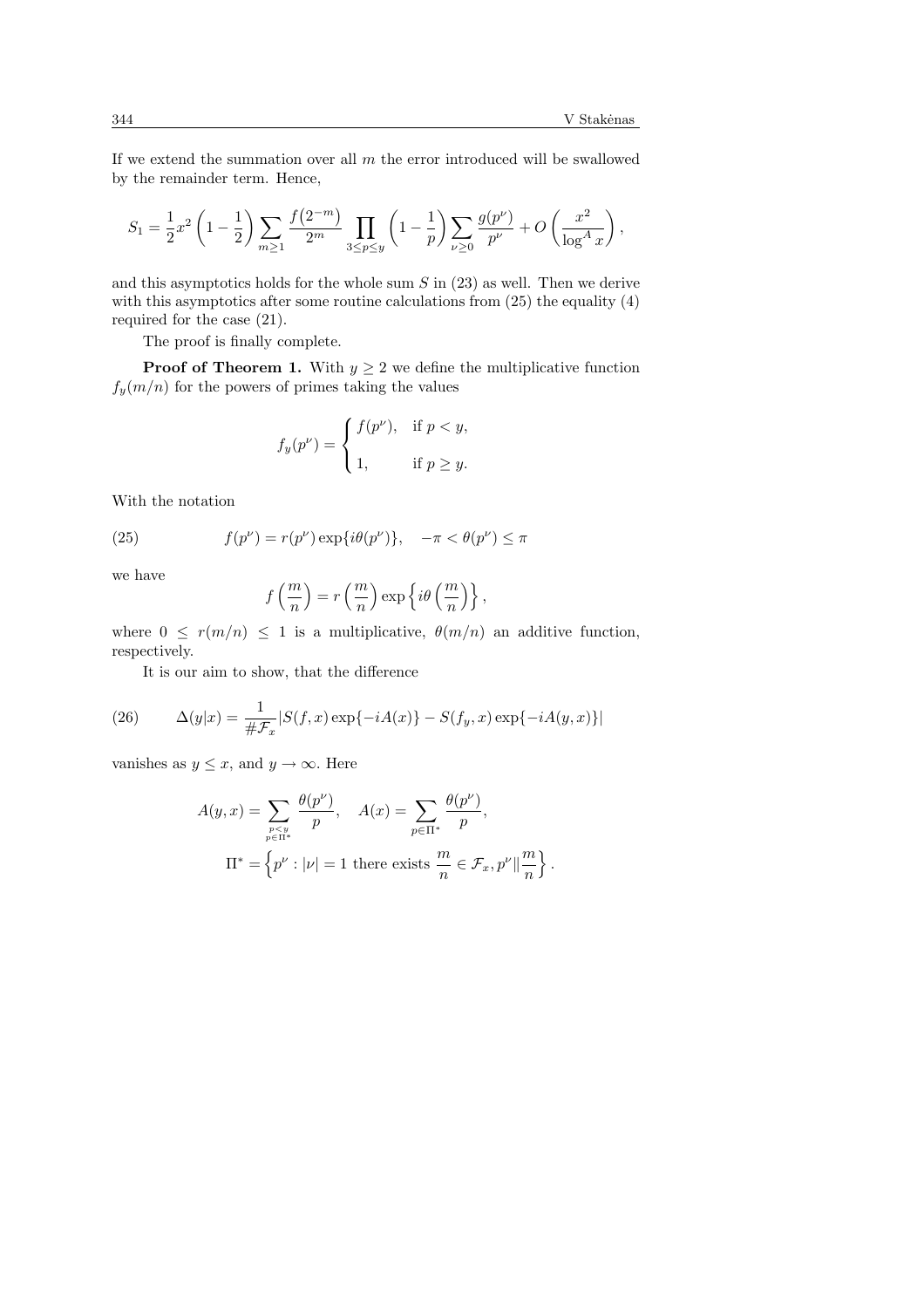Note, that for the set  $P^*$  from the formulation of Theorem 1  $P^* \subset \Pi^*$  holds. We start with the following obvious bound

$$
\Delta(y|x) \leq \frac{1}{\#\mathcal{F}_x} \sum_{m/n \in \mathcal{F}_x} \left| \exp\{i(A(x) - A(y,x))\} \prod_{\substack{y \leq p \\ p^{\nu} \parallel \frac{m}{n}}} f(p^{\nu}) - 1 \right|.
$$

Using the inequality  $|u_1 \dots u_l-1| \leq |u_1-1| + \dots + |u_l-1|$ , valid for the complex numbers  $|u_i| \leq 1$ , the notation

$$
\theta_y\left(\frac{m}{n}\right) = \sum_{\substack{y \le p \\ p^{\nu} \parallel \frac{m}{n}}} \theta(p^{\nu})
$$

and the expression (25) for  $f(p^{\nu})$  we write (27)

$$
\Delta(y|x) \ll \frac{1}{\# \mathcal{F}_x} \sum_{m/n \in \mathcal{F}_x} \sum_{\substack{y \le p \\ p^{\nu} \parallel \frac{m}{n}}} (1 - r(p^{\nu})) +
$$
  
+ 
$$
\frac{1}{\# \mathcal{F}_x} \sum_{m/n \in \mathcal{F}_x} \left| \exp \left\{ i \theta_y \left( \frac{m}{n} \right) - i(A(x) - A(y, x)) \right\} - 1 \right| = \Delta_1 + \Delta_2.
$$

Changing the order of summation in the first term we obtain

(28) 
$$
\Delta_1 = \frac{1}{\# \mathcal{F}_x} \sum_{y \leq p} \sum_{|\nu| \geq 1} (1 - r(p^{\nu})) \# \left\{ \frac{m}{n} : p^{\nu} \|\frac{m}{n}, \frac{m}{n} \in \mathcal{F}_x \right\}.
$$

We proceed with the following bound valid for intervals satisfying conditions  $(1)$ :

$$
(29) \quad \# \left\{ \frac{m}{n} : p^{\nu} \|\frac{m}{n}, \frac{m}{n} \in \mathcal{F}_x \right\} \ll \# \left\{ \frac{m}{n} : p^{|\nu|} | mn, \frac{m}{n} \in \mathcal{F}_x \right\} \ll \frac{1}{p^{|\nu|}} \# \mathcal{F}_x.
$$

This bound is proved, for example, in [6], p.125; for the interested reader we include here the proof.

Let  $u$  be a natural number. We consider the set

$$
E(x, p^u) = \left\{ \frac{m}{n} \in \mathcal{F}_x : p^u | mn \right\} = \mathcal{D}_1(p^u, x) \cup \mathcal{D}_2(p^u, x),
$$
  

$$
\mathcal{D}_1(p^u, x) = \left\{ \frac{m}{n} \in \mathcal{F}_x : p^u | m \right\}, \quad \mathcal{D}_2(p^u, x) = \left\{ \frac{m}{n} \in \mathcal{F}_x : p^u | n \right\}.
$$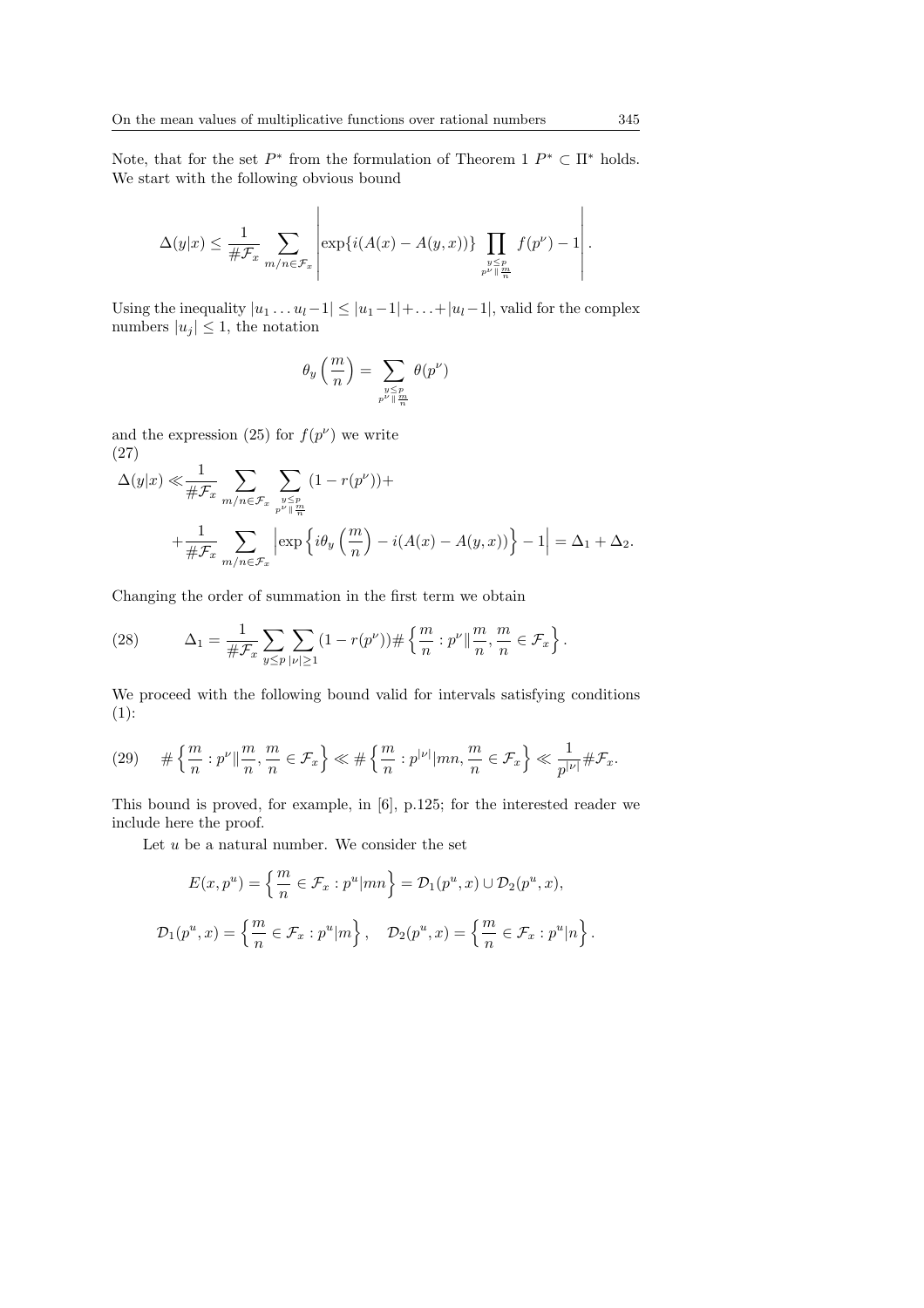We have to prove that

(30) 
$$
\#E(x, p^u) \ll \frac{1}{p^{|u|}} \# \mathcal{F}_x.
$$

Evidently,

(31) 
$$
\#\mathcal{D}_1(p^u, x) = \left\{ \frac{m}{n} : \frac{m}{n} \in \frac{1}{p^u}(\alpha, \beta), n \le x, (m, n) = (n, p) = 1 \right\}.
$$

For the following we shall use the Lemma ([6], Theorem 1).

**Lemma 3.** Let with the real numbers  $0 \leq \lambda_1 < \lambda_2$ , and the natural numbers  $Q_0, Q_1$  and  $Q_2$  having no common prime factors (all numbers may depend on  $x$ )

$$
S(x, \lambda_1, \lambda_2, Q_0, Q_1, Q_2) =
$$
  
=  $\# \left\{ \frac{m}{n} \in (\lambda_1, \lambda_2) : (m, n) = (m, Q_0 Q_1) = (n, Q_0 Q_2) = 1 \right\}.$ 

Then uniformly in  $Q_0, Q_1, Q_2$  and  $0 \leq \lambda_1 < \lambda_2$ , we have

$$
S(x, \lambda_1, \lambda_2, Q_0, Q_1, Q_2) = \frac{3}{\pi^2} (\lambda_2 - \lambda_1) x^2 \prod_{p \mid Q_0} \left( 1 - \frac{2}{p+1} \right) \times
$$

$$
\times \prod_{p \mid Q_1 Q_2} \left( 1 - \frac{1}{p+1} \right) \{ 1 + B_{\epsilon} R(x, Q) \},
$$

$$
R(x, Q) = 2^{(2+\epsilon)\omega(Q)} \left( \frac{\log x}{x} + \frac{1}{x(\lambda_2 - \lambda_1)} \right),
$$

where  $Q = Q_0 Q_1 Q_2$ ,  $\omega(Q)$  denotes the number of distinct prime factors of Q,  $\epsilon > 0$  is an arbitrary number, and the quantity  $B_{\epsilon}$  is a bounded function with the bound depending only on  $\epsilon$ .

Using this Lemma for (21) we obtain

$$
\#\mathcal{D}_1(p^u,x) = \frac{3}{\pi^2}(\beta - \alpha)\frac{x^2}{p^u}\left(1 - \frac{1}{p+1}\right)\left\{1 + \frac{B\log x}{x} + \frac{Bp^u}{x(\beta - \alpha)}\right\}.
$$

Since  $p^u \ll \beta x$  we have  $\#\mathcal{D}_1(p^u, x) \ll (\beta - \alpha)x^2 p^{-u}$ , provided that  $\beta/(\beta - \alpha) \ll \beta x$  $\ll 1$ , or, equivalently,  $\alpha/(\beta - \alpha) \ll 1$ . Let us now consider the case, where the last condition is not satisfied.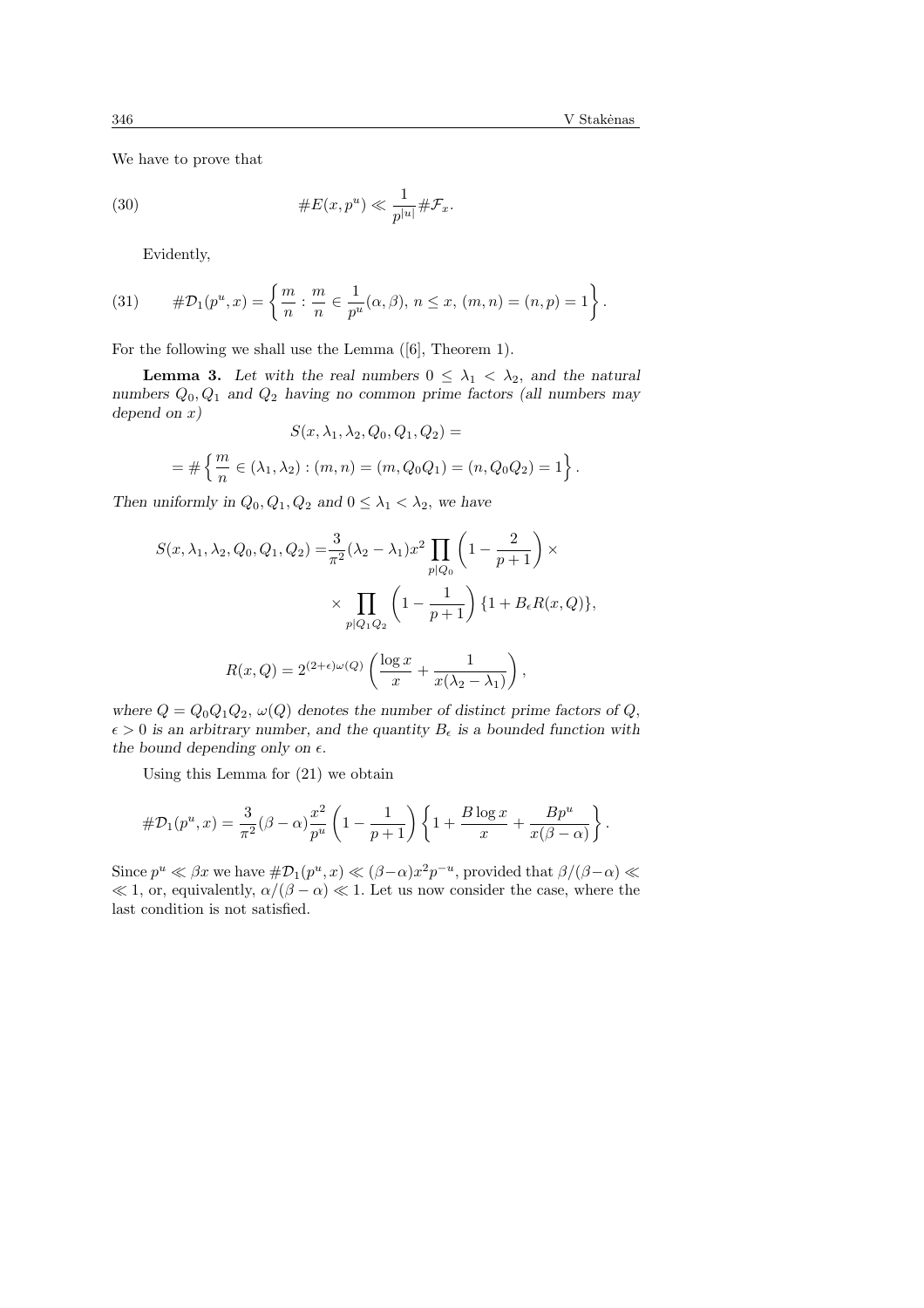Let  $c_{13}(\beta-\alpha) < \alpha < c_{14}(\beta-\alpha)x$  with some positive constants  $c_{13}, c_{14}$ . We then have

$$
\#D_1(p^u, x) \leq \sum_{m \leq \beta x / p^u} \sum_{\substack{mp^u \leq n \leq \frac{mp^u}{\alpha}}} 1 \leq
$$
  

$$
\leq \sum_{m \leq \beta x / p^u} \left\{ m p^u \frac{\beta - \alpha}{\alpha \beta} + 1 \right\} \leq \frac{\beta - \alpha}{\alpha \beta} p^u \left( \frac{\beta x}{p^u} \right)^2 + \frac{\beta x}{p^u} =
$$
  

$$
= (\beta - \alpha) \frac{x^2}{p^u} \frac{\beta}{\alpha} + \frac{\beta x}{p^u} \ll (\beta - \alpha) \frac{x^2}{p^u};
$$

here we have used the inequalities  $\beta/\alpha = 1 + (\beta - \alpha)/\alpha < 1 + 1/c_{13}$ , and  $\beta x = \alpha x + (\beta - \alpha)x \ll (\beta - \alpha)x^2$ . Hence,

$$
\#\mathcal{D}_1(p^u, x) \ll (\beta - \alpha) \frac{x^2}{p^u}
$$

holds provided that  $\alpha \ll (\beta - \alpha)x$ .

For  $\mathcal{D}_2(p^u, x)$  we have

$$
\mathcal{D}_2(p^u, x) = \left\{ \frac{m}{n} : \frac{m}{n} \in p^u(\alpha, \beta), n \leq \frac{x}{p^u}, (m, p) = 1 \right\}.
$$

Lemma 3 now yields

$$
\begin{aligned} \# \mathcal{D}_2(p^u, x) &= \frac{3}{\pi^2} (\beta - \alpha) \frac{x^2}{p^u} \left( 1 - \frac{1}{p+1} \right) \times \\ &\times \left\{ 1 + B \frac{p^u \log(x/p^u)}{x} + \frac{1}{x(\beta - \alpha)} \right\} \ll (\beta - \alpha) \frac{x^2}{p^u}. \end{aligned}
$$

Using the bounds for  $\#\mathcal{D}_1(p^u, x)$ ,  $\#\mathcal{D}_2(p^u, x)$ , we obtain (30).

Hence, from (28) and (29) we get

(32) 
$$
\Delta_1 \ll \sum_{y \le p} \frac{2 - \text{Re } f(p) - \text{Re } f(p^{-1})}{p} + \sum_{y \le p} \frac{1}{p^2} = \delta(y),
$$

where, due to condition (2),  $\delta(y) \to 0$ , as  $y \to \infty$ .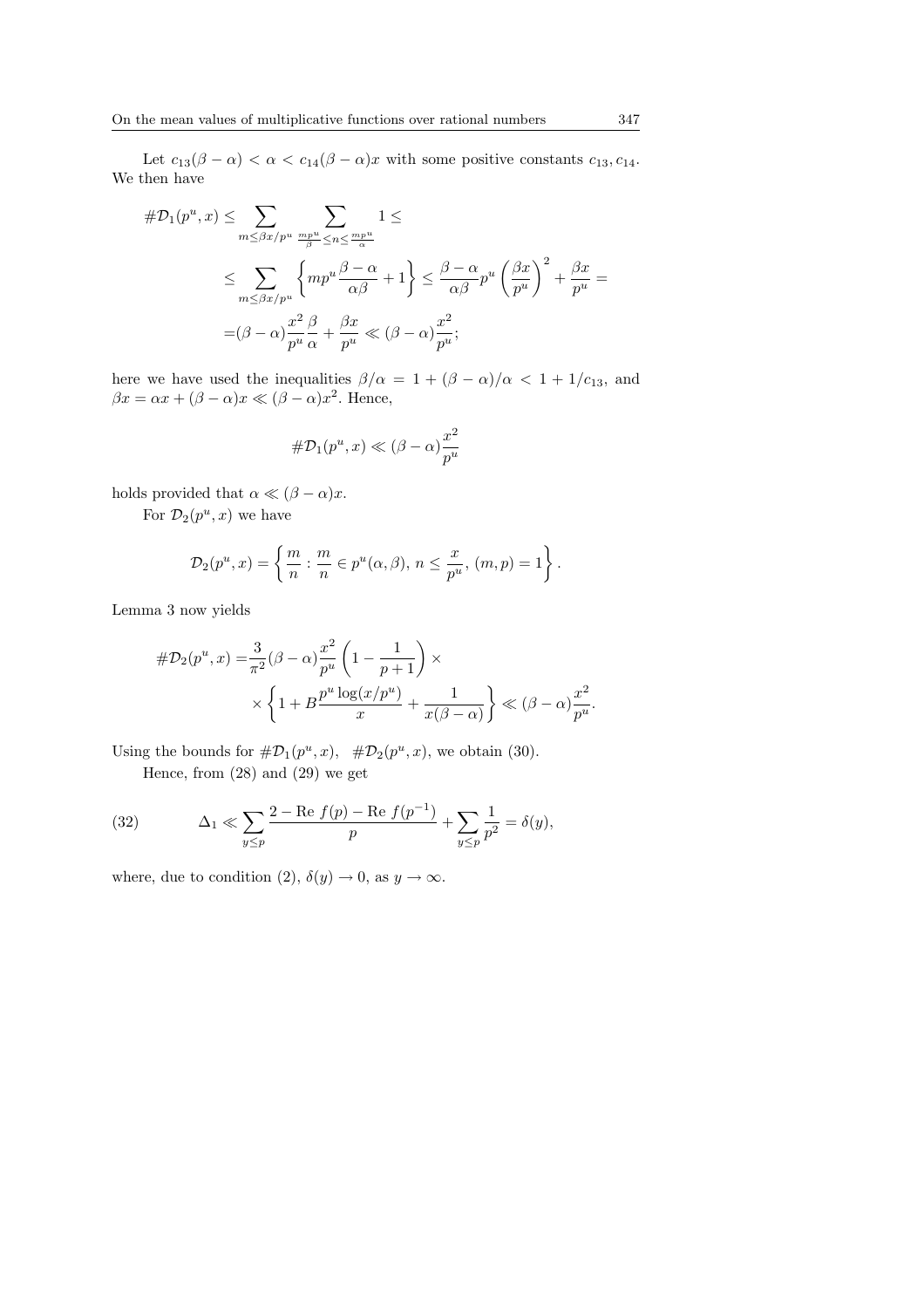.

The function  $\theta_y$  is additive with the values on powers of primes uniformly bounded. Using the inequality  $|e^{iu}-1| \leq |u|$ , and then the Cauchy-Buniakowski inequality, we obtain the bound for  $\Delta_2$  in (27)

(33)  

$$
\Delta_2 \ll \frac{1}{\# \mathcal{F}_x} \sum_{m/n \in \mathcal{F}_x} \left| \theta_y \left( \frac{m}{n} \right) - (A(x) - A(y, x)) \right| \le
$$

$$
\le \left\{ \frac{1}{\# \mathcal{F}_x} \sum_{m/n \in \mathcal{F}_x} \left| \theta_y \left( \frac{m}{n} \right) - (A(x) - A(y, x)) \right|^2 \right\}^{1/2}
$$

We proceed with the Kubilius inequality for additive functions, defined for rational numbers (see [8]).

**Lemma 4.** Let an additive complex valued function  $q(m/n)$  is bounded on powers of primes,

$$
A_g(x) = \sum_{p^{\nu} \in \Pi^*} \frac{g(p^{\nu})}{p}, \quad B_g^2(x) = \sum_{p^{\nu} \in \Pi^*} \frac{|g(p^{\nu})|^2}{p},
$$
  

$$
\Pi^* = \left\{ p^{\nu} : |\nu| = 1, \ p^{\nu} \|\frac{m}{n} \text{ for some } \frac{m}{n} \in \mathcal{F}_x \right\}.
$$

Then with the constraints (1) for the intervals  $(\alpha, \beta)$  the following inequality holds  $\overline{a}$  $\overline{a}$ 

$$
\frac{1}{\# \mathcal{F}_x} \sum_{m/n \in \mathcal{F}_x} \left| g\left(\frac{m}{n}\right) - A_g(x) \right|^2 \ll B_g^2(x).
$$

Using this inequality in (33) with  $g = \theta_y$  we get the bound

$$
\Delta_2 \ll \sum_{\genfrac{}{}{0pt}{}{y \leq p}{p^{\nu} \in \Pi^{*}}} \frac{\theta(p^{\nu})^2}{p}.
$$

Due to the bound  $\theta^2(p^{\nu}) \ll 1 - \text{Re } f(p^{\nu})$  (see, for example, this inequality proved in [9], p. 368) and the convergence of (2), we obtain, that  $\Delta_2$  vanishes, as  $y \to \infty$ . From this fact and (27), (32) we have that  $\Delta(y|x) \to 0$  as  $y \to \infty$ .

Then taking into account the form of  $\Delta(y|x)$  (see, (26)) we get

(34) 
$$
\frac{1}{\#\mathcal{F}_x}S(f,x) = \exp\{i(A(x) - A(y,x))\}\sum_{m/n \in \mathcal{F}_x} f_y\left(\frac{m}{n}\right) + o(1) \quad (x \to \infty).
$$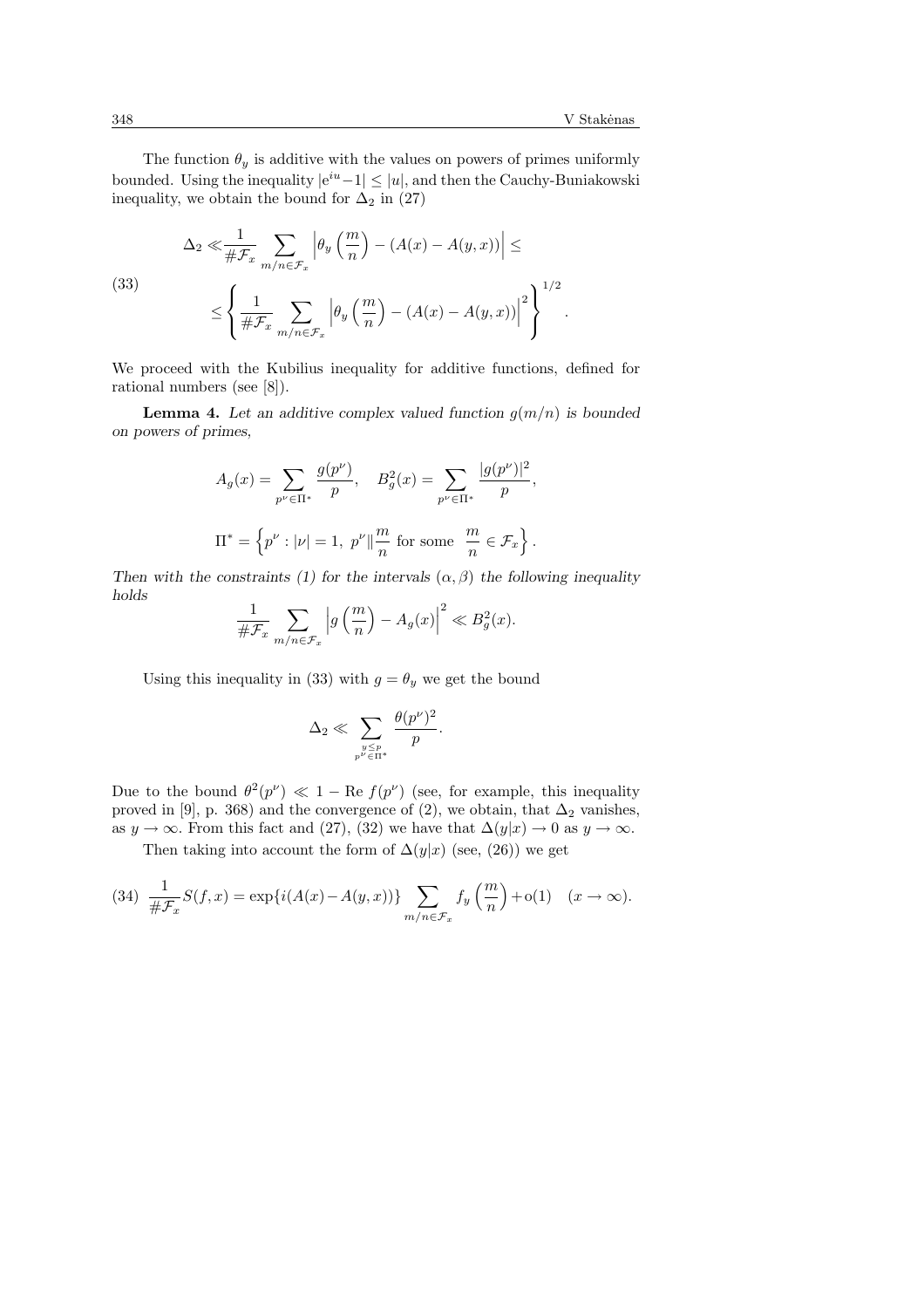As  $y = \exp\{c_1 \log x / \log_2 x\}$  we may use for the sum in (34) the asymptotics (4). Hence,

$$
\frac{1}{\# \mathcal{F}_x} S(f, x) = \exp\{i(A(x) - A(y, x))\} \prod_{p \le y} \left(1 - \frac{2}{p+1}\right) \sum_{|\nu| \ge 0} \frac{f(p^{\nu})}{p^{|\nu|}} + o(1).
$$

We are going to replace the factor  $exp{i(A(x) - A(y, x))}$  by the appropriate product over primes. We do this as follows:

$$
\exp\{i(A(x) - A(y, x))\} = \exp\left\{i \sum_{\substack{p^{\nu} \in \Pi^* \\ y \le p}} \frac{\theta(p^{\nu})}{p}\right\} =
$$
  

$$
= \prod_{\substack{p^{\nu} \in \Pi^* \\ y \le p}} \left(1 - \frac{1}{p}\right) \left(1 + \frac{f(p^{\nu})}{p}\right) L(y, x),
$$
  

$$
L(y, x) = \exp\left\{\sum_{\substack{p^{\nu} \in \Pi^* \\ y \le p < x}} \frac{1 - f(p^{\nu}) + i\theta(p^{\nu})}{p} + O\left(\sum_{p > y} \frac{1}{p^2}\right)\right\}.
$$

We want to show, that  $L(y, x) = 1 + o(1)$ . It suffices to prove, that the sum under exponent vanishes, as  $x$  grows unboundedly. It does indeed, as the following relations show:

$$
\sum_{\substack{p^{\nu} \in \Pi^* \\ y \leq p}} \frac{1 - f(p^{\nu}) + i\theta(p^{\nu})}{p} = \sum_{\substack{p^{\nu} \in \Pi^* \\ y \leq p}} \frac{1 - r(p^{\nu})e^{i\theta(p^{\nu})} + i\theta(p^{\nu})}{p} =
$$
  
= 
$$
\sum_{\substack{p^{\nu} \in \Pi^* \\ y \leq p}} \frac{1 - r(p^{\nu})}{p} + i \sum_{\substack{p^{\nu} \in \Pi^* \\ y \leq p}} \theta(p^{\nu}) \frac{1 - r(p^{\nu})}{p} + O\left(\sum_{p > y} \frac{\theta^2(p^{\nu})}{p}\right).
$$

The convergence of the series (2) and the inequality  $\theta^2(p^{\nu}) \ll 1 - \text{Re } f(p^{\nu})$ ensures, that the sum tends to zero, as  $x \to \infty$ . Now we have (35)

(33)  

$$
\frac{1}{\#\mathcal{F}_x}S(f,x) = \prod_{\substack{p^{\nu} \in \Pi^* \\ y \le p}} \left(1 - \frac{1}{p}\right) \left(1 + \frac{f(p^{\nu})}{p}\right) \prod_{p \le y} \left(1 - \frac{2}{p+1}\right) \sum_{|\nu| \ge 0} \frac{f(p^{\nu})}{p^{|\nu|}} + o(1).
$$

For to come to the asymptotics (3) required by the Theorem 1 we need to consider, which primes p or their reciprocals  $p^{-1}$  belong to  $\Pi^*$ . Let us show first, that for all  $p \leq x \ p^{-1} \in \Pi^*$ .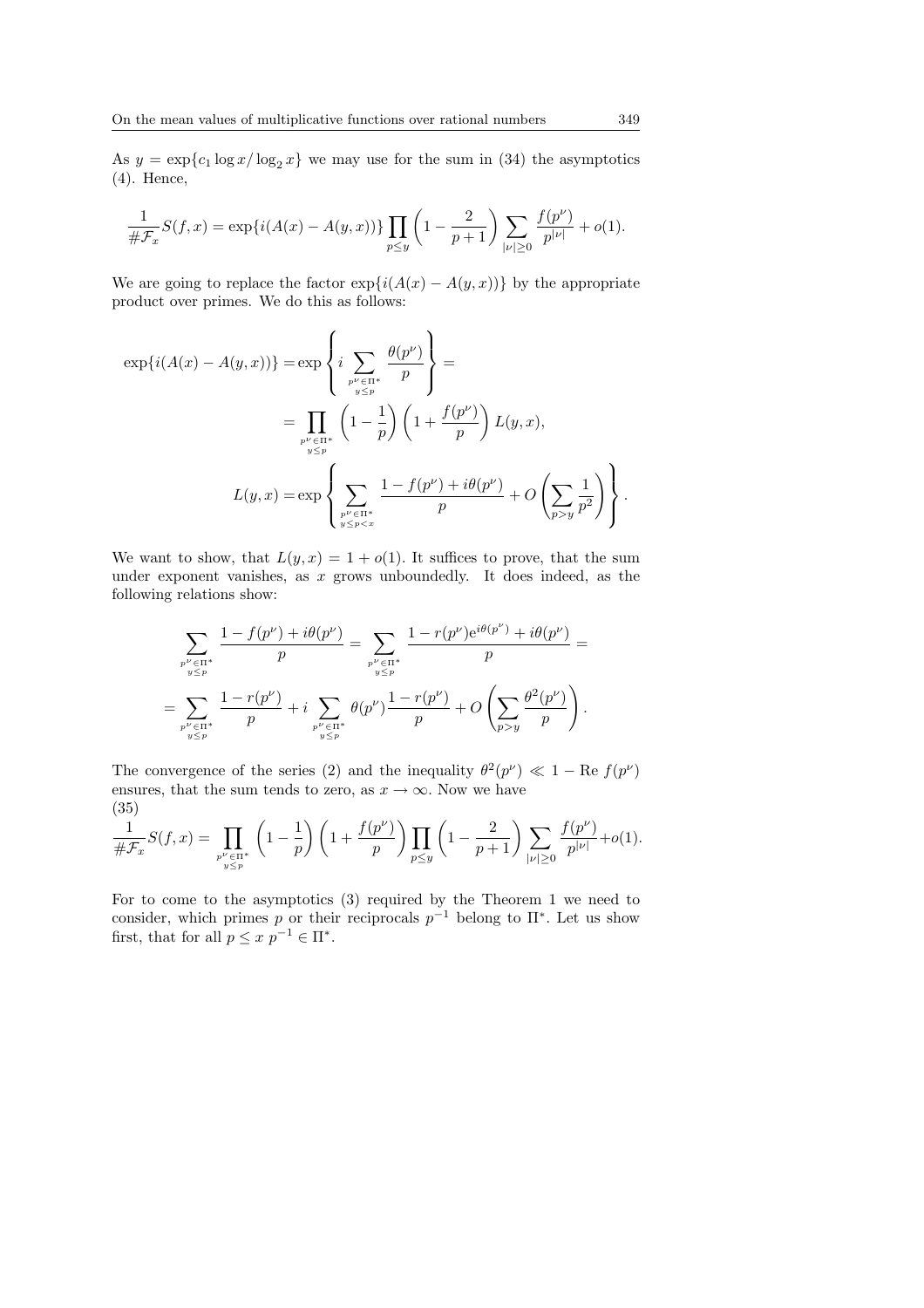If  $m(np \in \mathcal{F}_x$  with  $(p, mn) = 1$ , then  $m/n \in (\alpha p, \beta p)$  and  $n \leq x/p$ . For to count the number of such  $m/n$  we use the Lemma 3 again.

According to the Lemma 3 the number of  $m(np \in \mathcal{F}_x$  with  $(p, mn) = 1$ equals to

$$
\frac{3}{\pi^2}(\beta-\alpha)p\frac{x^2}{p^2}\left(1-\frac{2}{p+1}\right)\left\{1+O\left(\frac{\log(x/p)}{(x/p)}+\frac{1}{x(\beta-\alpha)}\right)\right\}.
$$

Due to  $(\beta - \alpha)x \to \infty$ , the value of this expression is positive if  $x/p > c_{15}$  with  $c_{15}$  large enough. If  $x/p \leq c_{15}$ , then  $p \geq x/c_{15}$  and there exists  $u/p \in (\alpha, \beta)$ , supposed that  $(\beta - \alpha)p > 2$ . This is evidently true for  $x \geq x_0$  because of

$$
(\beta - \alpha)p \ge \frac{(\beta - \alpha)x}{c_{15}}, \quad (\beta - \alpha)x \to \infty.
$$

We proved then that  $p^{-1} \in P^*$  for all  $p \leq x$ .

Let us investigate now which primes p belong to  $P^* \subset \Pi^*$ . If there exists some  $mp/n \in \mathcal{F}_x$ ,  $(p, mn) = 1$ , then  $m/n \in (\alpha/p, \beta/p)$  and  $n \leq x$ . By the Lemma 3 we get, that the number of such rationals equals

$$
\frac{3}{\pi^2} \frac{\beta - \alpha}{p} x^2 \left( 1 - \frac{2}{p+1} \right) \left\{ 1 + O\left( \frac{\log x}{x} + \frac{p}{x(\beta - \alpha)} \right) \right\}.
$$

It is evident, that this term is positive as  $p \leq c_{16}x(\beta - \alpha)$  with an appropriate constant  $c_{16}$ . Hence, factors corresponding to primes  $p \leq c_{16}x(\beta-\alpha)$  all appear in (35). If we add the factors corresponding to primes in the range  $c_{16}x(\beta-\alpha) \leq$  $\leq p \leq x(\beta - \alpha)$ , the changes will affect only the remainder term o(1). Then for all p such that  $y < p \le \min((\beta - \alpha)x, x)$  the product

$$
\left(1-\frac{1}{p}\right)\left(1+\frac{f(p)}{p}\right)\left(1-\frac{1}{p}\right)\left(1+\frac{f(p^{-1})}{p}\right)
$$

appears in (35). If we replace this quantity by

$$
\left(1-\frac{2}{p+1}\right)\sum_{|\nu|\geq 0}\frac{f(p^{\nu})}{p^{\nu}},
$$

only the remainder term changes. This completes the proof of the theorem.